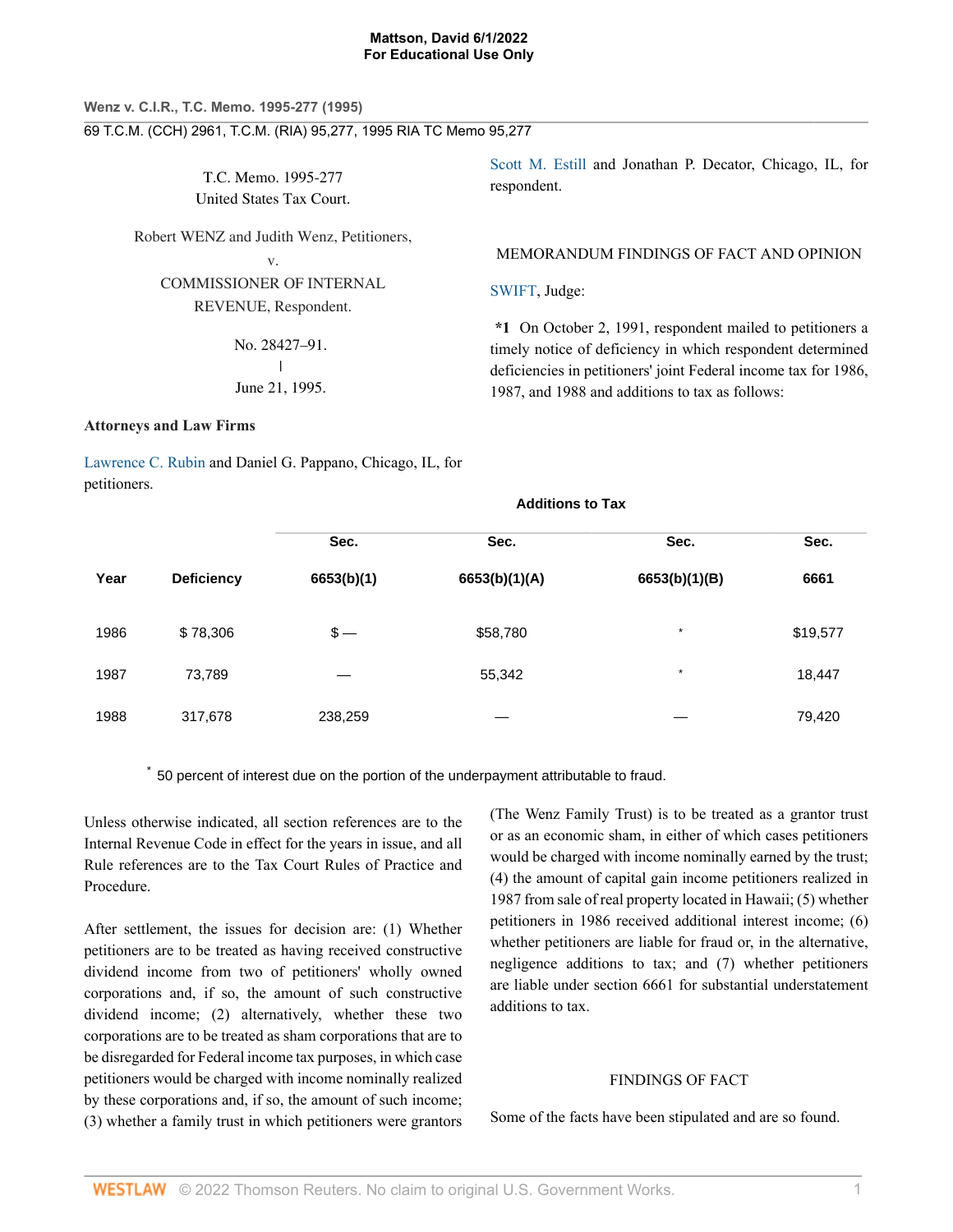**Wenz v. C.I.R., T.C. Memo. 1995-277 (1995)**

69 T.C.M. (CCH) 2961, T.C.M. (RIA) 95,277, 1995 RIA TC Memo 95,277

During 1986 through 1988, petitioners resided part time in Santa Barbara, California, and part time in London, England. At the time the petition was filed, petitioners resided in London, England.

Petitioner Robert Wenz (Robert) received a B.S. in finance and economics and an M.B.A. degree. Petitioner Judith Wenz (Judith) received a B.A. in education. From 1962 through 1969, Robert was employed as a management consultant for Arthur Andersen & Co., Public Accountants, and from 1970 through 1986, Robert was employed as an investment banker and as a financial consultant. Prior to 1986, Judith was employed as a school teacher.

During 1986, 1987, and 1988, petitioners wholly owned or controlled at least seven different corporations or other entities. Petitioners were both officers and directors of some of the corporations, and petitioners engaged in various transactions by which their funds were moved from one corporation or entity they controlled to another without any apparent business purpose. Many of these transactions were initiated by petitioners for their personal benefit.

**\*2** With regard to these corporations and entities that petitioners owned or controlled and with regard to many of the transactions by which petitioners transferred funds among these corporations and entities for petitioners' personal benefit, the chart below sets forth some of the relevant background facts, indicates the degree of petitioners' ownership interest in each corporation or entity (to the extent reflected in the record), and highlights the manner by which the various controlled corporations and entities were used by petitioners for their personal benefit. The chart also indicates whether U.S. Federal income tax returns were filed on behalf of these controlled corporations and entities.

| Emiry                                                           | <b>Formed</b>                       | Domiciad          | Ratazionable so-<br>Perkissan                                                                             | Ownership                                                                                                  | Bank Accounts With                                                                                    | Judich and/or<br>Robert<br>Authorized to<br>Sign on the<br>Accus. | Transactions<br><b>Deneficing</b><br>Pattioners                                                                                                                                                                                                                     | 1985-1988 Tax<br>Returns                             |
|-----------------------------------------------------------------|-------------------------------------|-------------------|-----------------------------------------------------------------------------------------------------------|------------------------------------------------------------------------------------------------------------|-------------------------------------------------------------------------------------------------------|-------------------------------------------------------------------|---------------------------------------------------------------------------------------------------------------------------------------------------------------------------------------------------------------------------------------------------------------------|------------------------------------------------------|
| <b>COMR Corp.</b>                                               | March 3, 1978 (Miseix               |                   | wa - Judith<br>Inc. & Trees -<br>Robert                                                                   | <b>Subt - 1076</b>                                                                                         | <b>Review Red of California.</b><br><b>Septe Barbers, CA</b>                                          | TH.                                                               | (1) Payment of<br>Judità's & Robert's<br>ратьский индивидер.<br>(2) Transfers of<br>personal funds by<br>Judith & Robert Inte<br><b>CONT's announce</b><br>(3) Transfers of funds<br>to and from excities<br>controlled by Judith<br>A Robert                       | <b>Selens solendy</b><br>filed on July 16.<br>1000   |
|                                                                 | HSR Corp. April 30, 1976   Silgers  |                   | Pres - Fudets.<br>Sec. & Trees<br><b>Robert</b>                                                           | <b>Julia - 1994</b>                                                                                        | Barclays Bank of California.<br>Santa Barbara, CA<br>Lioyès Bank of London.<br>Loados, England        | lv.<br>Not in record                                              | (1) Premant of<br>Judith's & Hobert's<br>personal expenses.<br>(2) Transfers of funds<br>to and from excition<br>reservited by Judith<br>A Robert<br>(3) Property of HSR<br>used as colleaned for<br>Robert's \$500,000<br>personal line of<br>could.               | Returns undersity<br>Filed on July 18.<br><b>TWE</b> |
| The West<br>Family<br>Twee                                      | March 7, 1977 California Chapters-  |                   | India & Bobert<br>Trustee - Judità<br><b>Beneficiaries</b><br><b>Solida &amp; Robert's</b><br>$1$ diddens | Grassom -<br><b>Judith &amp; Scheel</b><br>Beneficiarias -<br><b>Tellide &amp; Statent's</b><br>2 children | Not in money                                                                                          | Not in record                                                     | (1) Trust assets used None filed<br>by Robert to obtain<br>\$300,000 personal<br>line of reeds:<br>(2) Transfers of Austin<br>to trust from entities<br>consolid by Julia.<br>A Robert                                                                              |                                                      |
|                                                                 | E.E.I. Com- Sept. 30, 1974   Simola |                   | Pres - Judith<br>Inc. & Trees. -<br><b>Technology</b>                                                     | <b>Padric - 1976</b>                                                                                       | Barriare Bank of California.<br>Santa Radwa, CA<br>Wells Forge Dask, Sura<br>Barbara, CA              | Vm.<br>Yes                                                        | <b>LU Payment of</b><br>Judith's A Robert's<br>personal expenses.<br>(1) Payment provided<br>For Judith's individual<br>parchase of real<br>property located in<br><b>Hewak</b><br>[3] Trendlers of funds<br>to and from resides<br>compiled by Judith<br>A Robert. | None filed                                           |
| Wagas<br><b>Investment</b><br>Corp.<br>Ceyman<br><b>Islands</b> | Nov. 34, 1977                       | Cayman<br>Intende | Not in record                                                                                             | Wass Trust -<br>100%                                                                                       | Not in record                                                                                         | Net in record                                                     | [1] Carporate<br>teolooge account<br>used by Robert to<br>single \$500,000<br>personal line of<br>credit.                                                                                                                                                           | New filed                                            |
| Wagan.<br><b>Investment</b><br>Com-<br><b>Hamse</b>             | Not in monet                        | <b>Hawaii</b>     | Pres. - Robert.<br>Sec - Fedets                                                                           | Jabit & Robert<br>apparently had<br>cidense vers<br>ierrei.                                                | <b>Exclare Rask of California.</b><br>Sans Barbara, CA<br>Wells Fargo Bank, Santo<br><b>Extern CA</b> | Yw.                                                               | (1) Payment of<br><b>Belida's A Robert's</b><br>регионаl словника                                                                                                                                                                                                   | None Elect                                           |
| <b>Bisney</b><br>Properties.<br>Lui.                            | Dec. 19, 1980 Eliacos               |                   | Free, & Trees. -<br>Robert, Sec. -<br><b>Index</b>                                                        | West Trust<br>100%                                                                                         | <b>Not in moved</b>                                                                                   | Not in record                                                     | (1) Posts from sale<br>of peoperty of GMS.<br>treatered to Europe<br>Properties.                                                                                                                                                                                    | None filed                                           |

During 1986, 1987, and 1988, the same post office box mailing address in Santa Barbara, California, was used for four of the above corporations and entities that were owned or controlled by petitioners (namely, OMR Corp. (OMR), HSR Corp. (HSR), E.E.I. Corp. (E.E.I.), and Western Investment Corp. of Hawaii (Western Investment–Hawaii)). This post office box was rented by petitioners.

Also, during 1986, 1987, and 1988, the above post office box mailing address in Santa Barbara, California, was used by two other corporations (namely, Bishops Bank and Trust Co., Ltd. (Bishops Bank) and Kingston Finance and Mortgage Co. (Kingston Finance)), which two corporations were also used repeatedly by petitioners to transfer petitioners' funds among the corporations and entities owned or controlled by petitioners. Although it appears that petitioners had a significant ownership interest in and control over Bishops Bank and Kingston Finance, the exact nature and degree of petitioners' ownership interest in and control over these two entities are not reflected in the record.

# *OMR*

On March 16, 1978, Judith purchased from Robert and from an apparently unrelated party residential real property located at 265 Olive Mill Road, El Montecito, California, for a total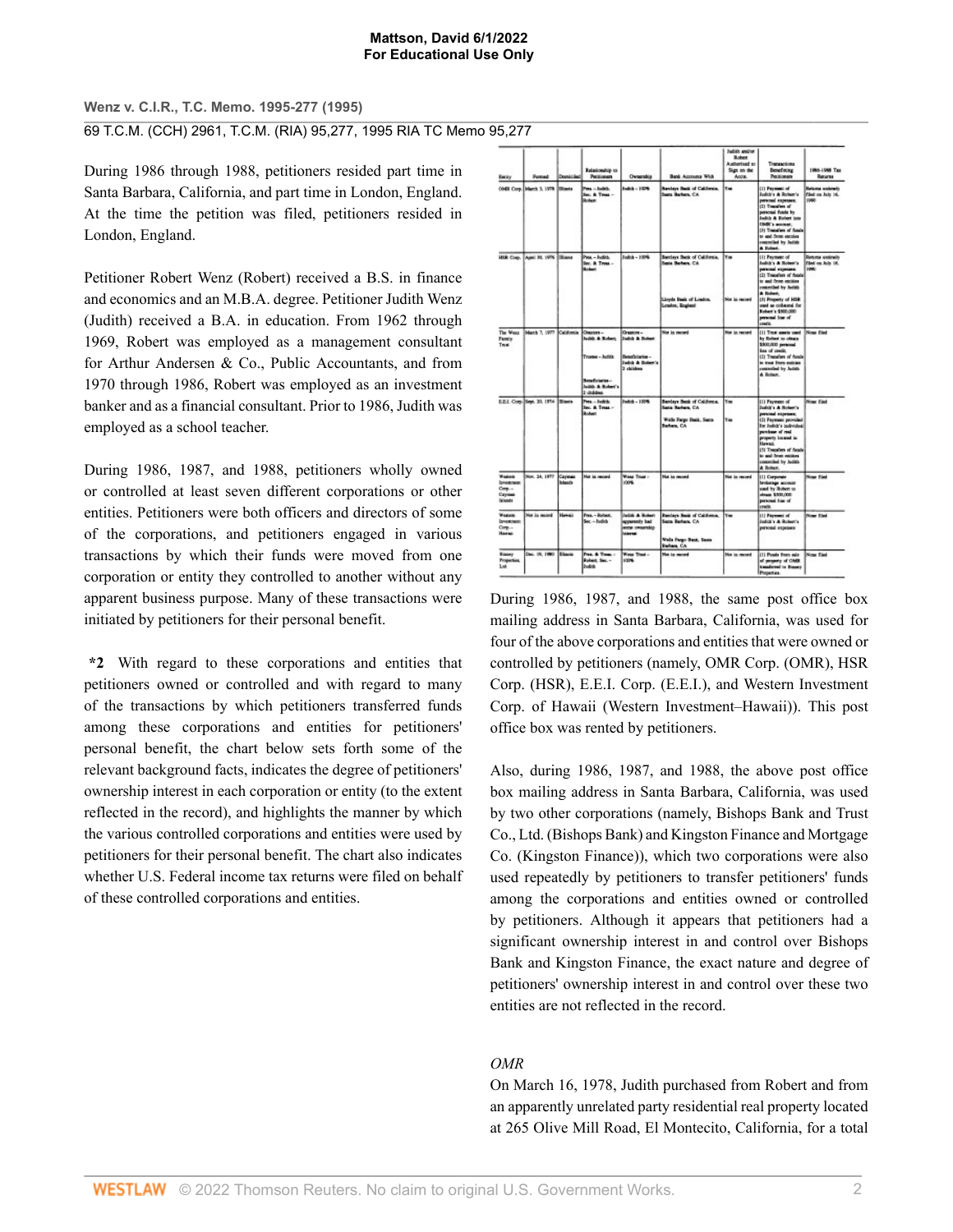# **Wenz v. C.I.R., T.C. Memo. 1995-277 (1995)**

69 T.C.M. (CCH) 2961, T.C.M. (RIA) 95,277, 1995 RIA TC Memo 95,277

purchase price of \$60,000. On October 30, 1981, Judith purportedly transferred to OMR her ownership interest in this property (the OMR Property), for a nominal consideration of less than \$100.

On September 2, 1986, the OMR Property was sold to Lee Waisler (Waisler) for a total price of \$260,000. On October 8, 1986, Waisler paid to an escrow agent the \$160,000 cash downpayment due on his purchase of the OMR Property, and Waisler executed in favor of OMR a promissory note reflecting the balance due of \$100,000. Under the terms of

Waisler's promissory note, Waisler was to pay OMR \$878 a month for 24 months, plus 10–percent annual interest.

On October 31, 1986, \$150,222 representing the net cash proceeds received from Waisler on sale of the OMR Property was deposited by the escrow agent into OMR's checking account at Barclays Bank of California, Santa Barbara, California (Barclays Bank of California). Thereafter, on the dates indicated below, the following checks were written by Robert. Each check appears to relate to the cash proceeds received on sale of the OMR Property:

| <b>Date</b>      | Amount    | Drawn on Account of     | In Favor of              |
|------------------|-----------|-------------------------|--------------------------|
| October 31, 1986 | \$100,000 | <b>OMR</b>              | <b>Binney Properties</b> |
| November 3, 1986 | 50,000    | <b>OMR</b>              | <b>Bishops Bank</b>      |
| November 3, 1986 | 53,000    | <b>Bishops Bank</b>     | <b>Kingston Finance</b>  |
| November 3, 1986 | 51,000    | <b>Kingston Finance</b> | <b>Bank of America</b>   |

**\*3** The record does not establish whether the \$100,000 check dated October 31, 1986, was deposited into a bank account owned by Binney Properties, nor does the record otherwise establish who actually received this \$100,000. As indicated, however, in the chart *supra* p. 5, Binney Properties was owned by The Wenz Family Trust which was controlled by petitioners.

The above checks dated November 3, 1986, were each deposited into bank accounts of the indicated payees, which accounts the payees maintained at banks located in Santa Barbara, California.

The last of the above checks dated November 3, 1986 (namely, the \$51,000 check in favor of Bank of America N.T. & S.A., Santa Barbara, California (Bank of America)), was used to make a payment by petitioners on a personal loan petitioners owed to Bank of America.

Based on the above series of essentially simultaneous checks that were written by Robert, it appears that the entire \$150,222 net cash proceeds realized on sale of the OMR Property accrued to the personal benefit of petitioners (the first \$100,000 by transfer thereof to Binney Properties, which was owned by The Wenz Family Trust, and the approximate

\$50,000 balance of the net cash proceeds by payment thereof on petitioners' personal loan owed to Bank of America).

Aside from activities in early 1986 relating to nominal legal title to the OMR Property, the record does not establish that OMR engaged in any business activity, that it had a business office, or that it had a payroll, nor does the record establish that OMR had any regular corporate records of business activities. Apparently, OMR existed only to hold nominal legal title to the OMR Property.

During 1986, 1987, and 1988, OMR filed Domestic Corporation Annual Reports with the State of Illinois.

Corporate Federal income tax returns for OMR's taxable years ending September 30, 1986, 1987, 1988, and 1989, were not timely filed. As a result of respondent's audit, Robert prepared, or had prepared, OMR's corporate Federal income tax returns for all of the above years, and these returns were untimely filed on July 16, 1990.

On OMR's untimely filed corporate Federal income tax return for its taxable year ending September 30, 1987, OMR's adjusted tax basis in the OMR Property that was sold in 1986 for \$260,000 was reported to be \$259,778, and after expenses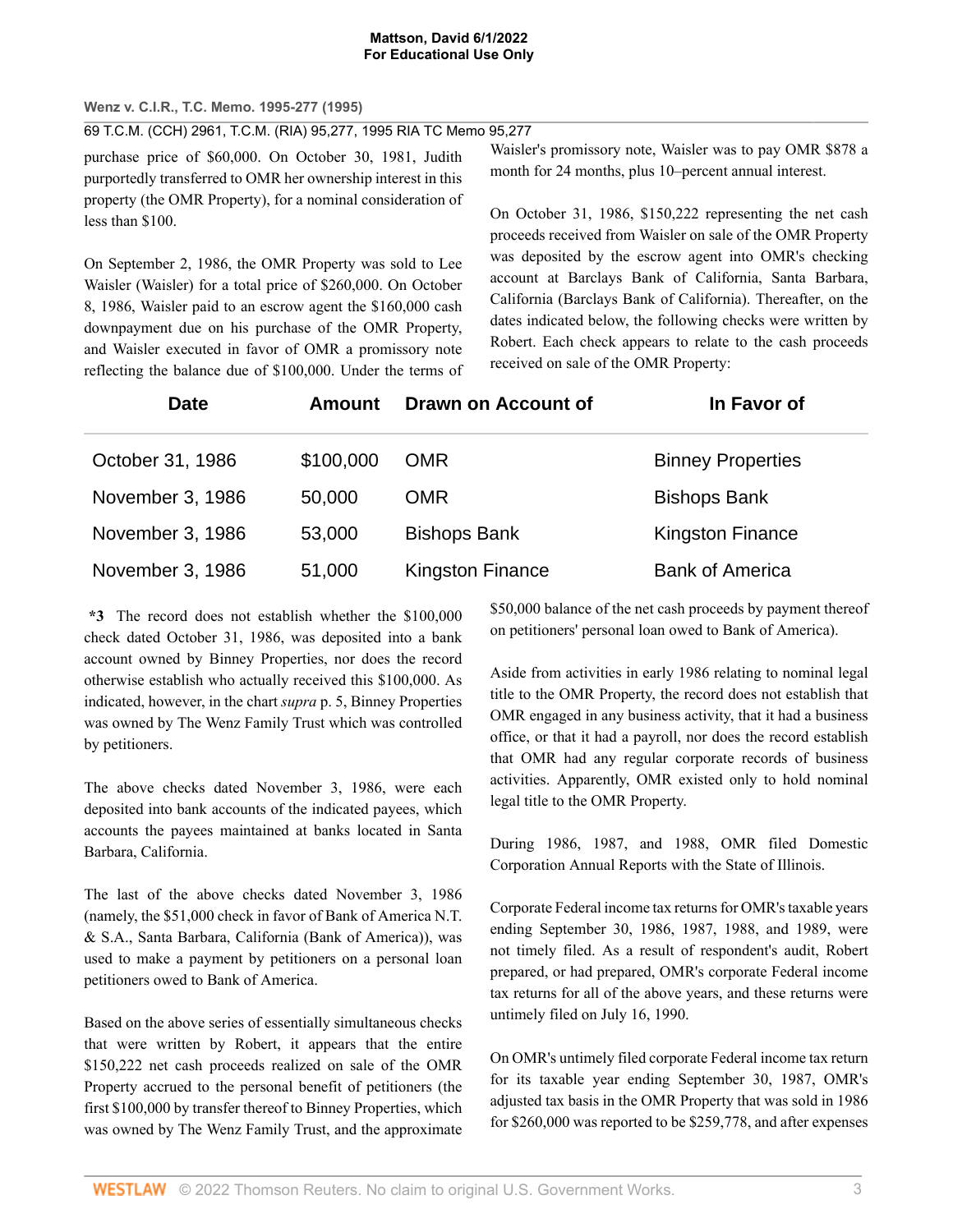# **Wenz v. C.I.R., T.C. Memo. 1995-277 (1995)**

69 T.C.M. (CCH) 2961, T.C.M. (RIA) 95,277, 1995 RIA TC Memo 95,277

associated with the sale, there was reported on OMR's tax return a net gain from sale of the OMR Property of only \$222.

Petitioners, on their 1986 joint Federal income tax return, did not report any income from sale of the OMR Property.

On audit for 1986, respondent determined that petitioners received a \$150,000 constructive dividend from OMR relating to sale of the OMR Property. Respondent based her computation of the \$150,000 constructive dividend on the \$150,222 net cash proceeds received by OMR on sale of the OMR Property, rounded to \$150,000. Alternatively, respondent argues that OMR was a sham corporation and, therefore, that \$150,000 of the capital gain that respondent determined was realized on sale of the OMR Property should be taxed directly to petitioners.

# *HSR*

**\*4** On April 30, 1976, Judith purchased real property located at 288 Hot Springs Road, El Montecito, California, for total consideration of \$265,000. In connection with her purchase of this property, Judith executed in favor of Great Western Savings and Loan Association a promissory note for \$200,000.

This property was purchased by Judith as a personal residence for petitioners. In addition to a large residence, there was located on this property a separate small cottage.

On November 3, 1981, Judith transferred legal title to this property to HSR (the HSR Property) for a nominal consideration of less than \$100.

During 1986, 1987, and 1988, HSR received rent from David and Sheila Kamens in connection with the Kamenses' rental of the small cottage located on the HSR Property. The Kamenses were authorized by petitioners to, and they did, write many checks on HSR's checking account relating to maintenance of the HSR Property. Many checks written by the Kamenses on HSR's checking account represented payment of petitioners' personal expenses relating to the HSR Property.

During 1986, 1987, and 1988, the large residence located on the HSR Property was periodically rented to third parties for monthly rental payments of between \$4,000 and \$5,000.

During 1986 and 1987, Judith, Robert, and Kingston Finance made occasional periodic payments to HSR of approximately \$5,000, purportedly as rental payments relating to some of the months during which petitioners resided in the large residence located on the HSR Property.

On July 7, 1987, HSR deeded back to petitioners the HSR Property for no consideration.

Also on July 7, 1987, petitioners refinanced the outstanding mortgage loans on the HSR Property by obtaining a \$500,000 loan from Bank of America. The \$500,000 in loan proceeds was used to pay off two previous mortgage loans on the property in the total cumulative amount of \$352,078, and on July 8, 1987, after paying off the two mortgage loans, petitioners deposited the \$147,922 balance of the loan proceeds into HSR's checking account at Barclays Bank of California.

After the above \$147,922 was deposited into HSR's checking account, the following checks were written by Robert:

| <b>Date</b>     | <b>Amount</b> | Drawn on Account of | In Favor of              |
|-----------------|---------------|---------------------|--------------------------|
| July 9, 1987    | \$145,000     | <b>HSR</b>          | <b>Bishops Bank</b>      |
| July 21, 1987   | 100,000       | <b>Bishops Bank</b> | <b>Wenz Family Trust</b> |
| August 10, 1987 | 170,000       | <b>Bishops Bank</b> | E.E.I.                   |
| August 10, 1987 | 156,931       | E.E.I.              | <b>Wenz Family Trust</b> |
| August 19, 1987 | 145,000       | <b>Bishops Bank</b> | <b>HSR</b>               |
| August 19, 1987 | 145,000       | <b>HSR</b>          | Kingston Finance         |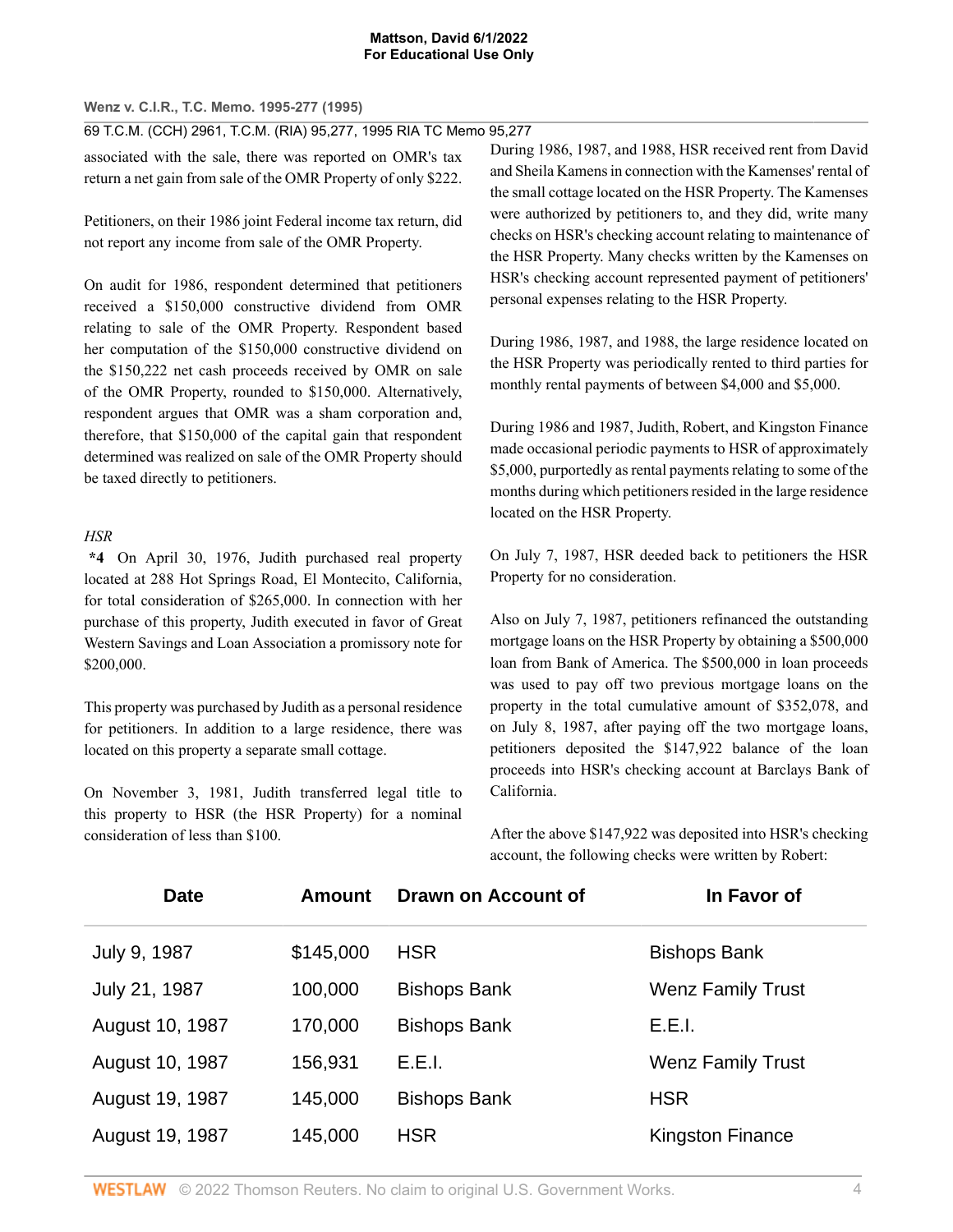# **Wenz v. C.I.R., T.C. Memo. 1995-277 (1995)** 69 T.C.M. (CCH) 2961, T.C.M. (RIA) 95,277, 1995 RIA TC Memo 95,277

With exception of the above \$100,000 check dated July 21, 1987, and the \$156,931 check dated August 10, 1987, both made payable to The Wenz Family Trust, each of the above checks was apparently deposited into checking accounts of the respective payees. The record does not reflect where or how the two checks payable to The Wenz Family Trust were deposited or cashed, because, as explained more fully below, The Wenz Family Trust does not appear to have maintained a bank account.

**\*5** Based on the above series of checks, particularly the checks made payable to The Wenz Family Trust, it appears and we so find that petitioners, after the prior mortgage loans were paid off, received the benefit and use of the \$147,922 net loan proceeds that were available from the above loan.

On July 10, 1987, petitioners deeded back to HSR legal title to the HSR Property for no consideration.

On October 21, 1988, the HSR Property was sold to George and Lizbeth Zwerdling for \$1,550,000 in cash. Using the gross proceeds, petitioners paid the \$498,407 balance due on the \$500,000 mortgage loan that had been obtained in 1987 from Bank of America, the \$458,708 balance due on a \$500,000 personal loan of Robert's that he owed to the California Commerce Bank in Santa Barbara, California (CCB), which loan also had been secured by the HSR Property, and expenses of \$95,099 relating to sale of the HSR property.

On October 21, 1988, Robert received from the escrow agent a check for \$497,786 made payable to HSR, representing the net proceeds from sale of the HSR Property.

This \$497,786 check was apparently deposited into HSR's bank account at Lloyds Bank of London, and on December 30, 1988, there was a total balance in HSR's bank account at Lloyds Bank of London of \$497,707.03.

During 1986, 1987, and 1988, many, if not all, of petitioners' personal expenses associated with the HSR Property were paid by checks drawn on HSR's checking account, including mortgage payments, gardening fees, telephone bills, garbage collection fees, power and gas bills, water bills, and property taxes.

Also, petitioners used HSR's checking account to pay personal expenses such as a \$10,000 payment on Robert's personal loan owed to Bank of America, dog grooming and veterinarian bills, dental bills, stereo equipment, Department of Motor Vehicles bills, appliances, oriental rugs, and travel expenses.

The record does not establish that HSR had an office or a payroll, nor does the record establish that HSR maintained regular records of business activity.

With regard to HSR, corporate Federal income tax returns for HSR's taxable years ending September 30, 1986, 1987, 1988, and 1989, were not timely filed. As a result of respondent's audit, Robert prepared, or had prepared, HSR's corporate Federal income tax returns for all of the above years, and these returns were untimely filed on July 16, 1990.

On HSR's untimely filed corporate Federal income tax returns for its taxable years ending September 30, 1986, 1987, and 1988, rental income relating to the HSR Property was reported of \$35,882, \$34,866, and \$52,650, respectively.

On HSR's untimely filed corporate Federal income tax return for its taxable year ending September 30, 1989, HSR's adjusted tax basis in the HSR Property that was sold in 1988 for \$1,550,000 was reported to be \$2,433,532, and after expenses associated with the sale, a \$882,532 loss with respect to this sale was reported on HSR's return.

**\*6** On their 1986, 1987, and 1988 joint Federal income tax returns, petitioners did not report any rental income associated with the HSR Property, any income from the 1988 sale of the HSR Property, nor any other distributions from HSR.

On audit for 1988, respondent determined that petitioners received and were taxable on a \$1,092,786 constructive dividend from HSR relating to the sale and refinancing of the HSR Property. This amount was determined by respondent as a result of the approximate \$145,000 in net proceeds received by petitioners on refinancing the HSR Property with Bank of America, the \$450,000 gross loan proceeds received by petitioners in connection with the personal loan from CCB with respect to which the HSR Property was used as collateral, and the \$497,786 check received in connection with sale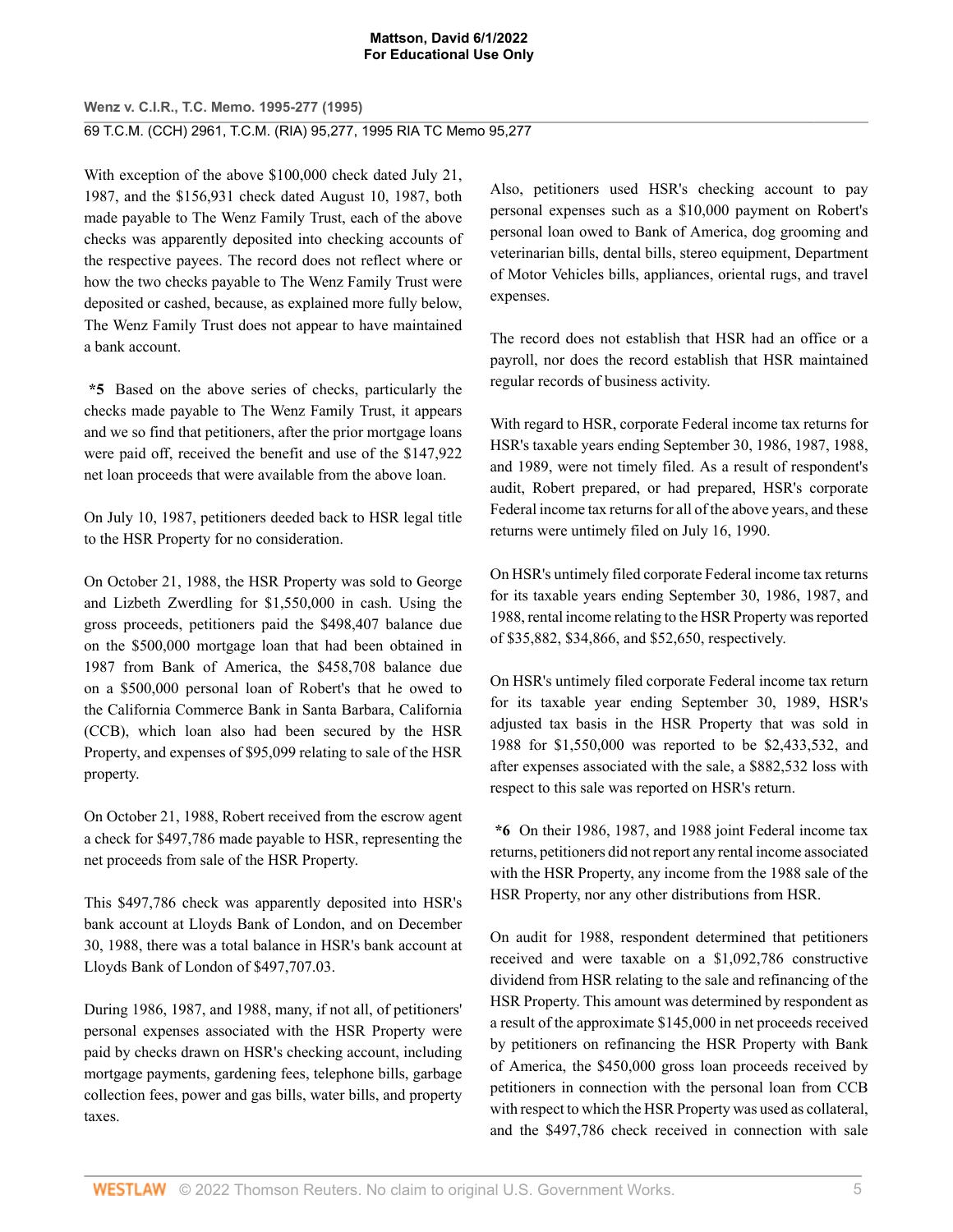## **Wenz v. C.I.R., T.C. Memo. 1995-277 (1995)**

69 T.C.M. (CCH) 2961, T.C.M. (RIA) 95,277, 1995 RIA TC Memo 95,277

of the HSR Property that was deposited into HSR's bank account at Lloyds Bank of London. Alternatively, respondent argues that HSR was a sham corporation and, therefore, that \$1,092,786 of the capital gain that respondent determined was realized on sale of the HSR Property should be taxed directly to petitioners.

# *The Wenz Family Trust*

On March 7, 1977, petitioners, as grantors, established The Wenz Family Trust, and petitioners contributed to the trust \$500 in cash and a 75–percent future profits interest in a 20– percent interest in real property located in Webster County, Kentucky. From 1977 through 1988, Judith was trustee, and petitioners' two minor children were beneficiaries of The Wenz Family Trust. Under the terms of The Wenz Family Trust, the trust was irrevocable and could not be amended or modified. Current income of The Wenz Family Trust, if any, was required to be distributed at least every 3 months for support of petitioners' two children. Portions of the trust corpus were to be distributed to the children as each child reached specified ages.

Technically, other than to provide income for support of petitioners' two children, Judith's administrative powers as trustee of The Wenz Family Trust did not include the power to use trust assets to benefit petitioners. Judith, as trustee, was to keep separate trust accounts for each child's interest in the trust.

During 1986, 1987, and 1988, The Wenz Family Trust owned 100 percent of the outstanding shares of stock of Western Investment Corp.–Cayman Islands (WICI), a Cayman Islands corporation formed by petitioners apparently just to maintain a stock brokerage account on behalf of The Wenz Family Trust.

From January 24, 1985, when the above stock brokerage account was opened, through 1988, WICI maintained the stock brokerage account at Bear, Stearns & Co. in New York City (the WICI brokerage account).

Trading and investments on behalf of the WICI brokerage account earned passive interest income, dividend income, and capital gain income as follows:

|       | <b>Interest</b> | <b>Dividend</b> | <b>Capital</b>     |  |
|-------|-----------------|-----------------|--------------------|--|
| Year  | <b>Income</b>   | <b>Income</b>   | <b>Gain Income</b> |  |
|       |                 |                 |                    |  |
| 1986  | \$3,748         | \$27,685        | \$36,453           |  |
| 1987  | 3,527           | 18,689          | 14,532             |  |
| 1988  | 2,937           | 30,875          | 12,968             |  |
| Total | \$10,212        | \$77,249        | \$63,953           |  |

**\*7** During 1986, 1987, and 1988, the above interest, dividend, and capital gain income apparently represented the only income of WICI and also apparently (through its ownership of WICI) the only income of The Wenz Family Trust.

None of the above income was reported on any U.S. Federal income tax returns filed by WICI, by The Wenz Family Trust, by petitioners, or by petitioners' children, beneficiaries of The Wenz Family Trust.

Monthly statements issued by the New York City brokerage house relating to the WICI brokerage account generally reflected that WICI was owner of this account. The statements were addressed to WICI, c/o International Mgmt. Svces, Attn: Michael Howard, and to an address located in Grand Cayman Island, British West Indies. Robert, however, on the statement for the period ending February 27, 1987, had his name substituted for the name of WICI as owner of the WICI brokerage account. Additionally, in the space on this statement for the owner's address, Robert's home address in London, England, was reflected. This February 27, 1987,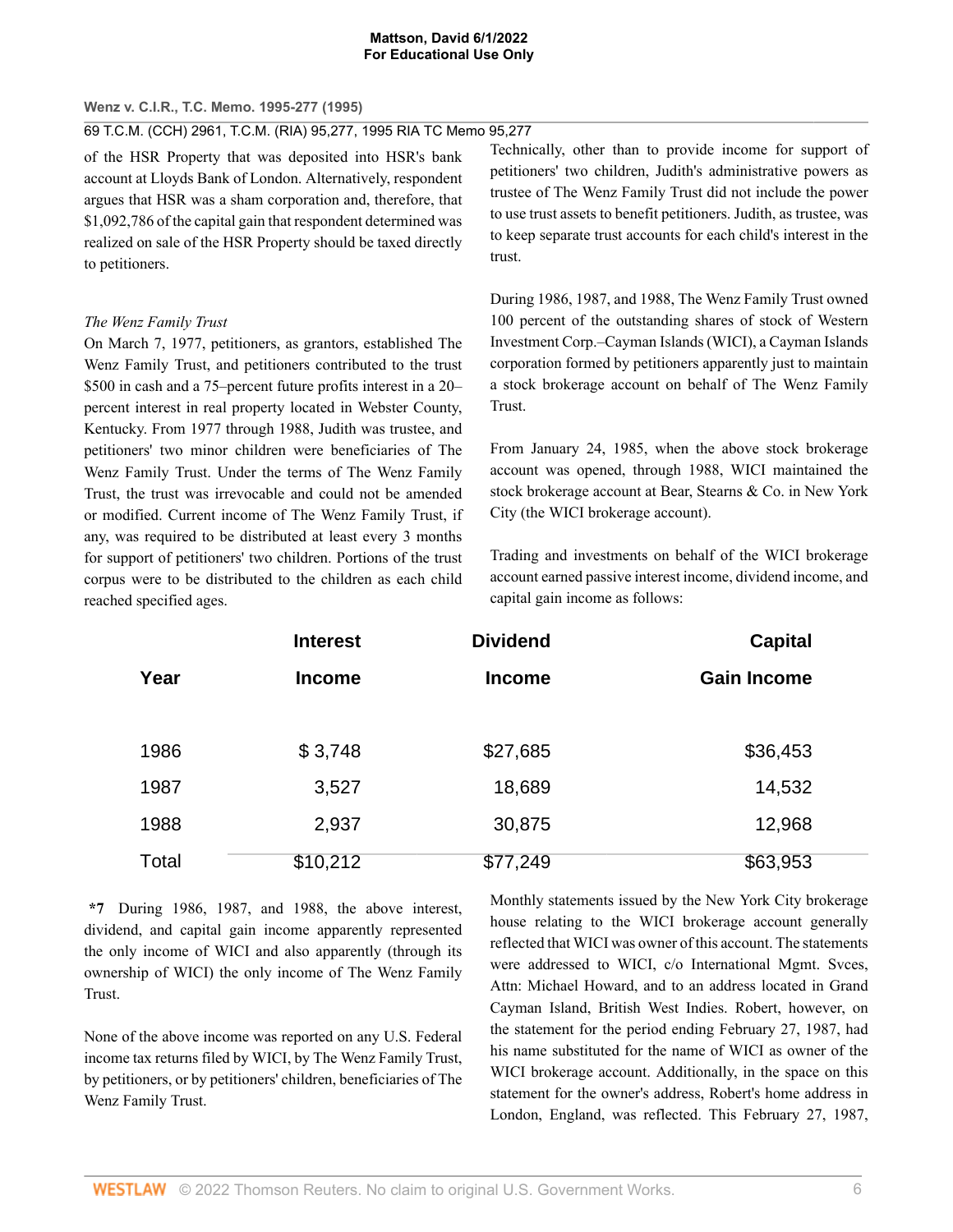**Wenz v. C.I.R., T.C. Memo. 1995-277 (1995)**

69 T.C.M. (CCH) 2961, T.C.M. (RIA) 95,277, 1995 RIA TC Memo 95,277

statement, reflecting Robert as owner, was submitted to CCB in connection with Robert's request for a \$500,000 personal line of credit that is described in more detail below.

On the above statement, the market value of the WICI brokerage account was indicated to be \$470,158.

Apparently, WICI engaged in no business activities other than maintenance of the WICI brokerage account.

During November of 1987, Robert applied to CCB for a \$500,000 personal line of credit for the stated purpose of financing personal expenses and personal investments. Robert, in support of the application with CCB for a personal line of credit, submitted to CCB an altered copy of petitioners' 1986 joint Federal income tax return that materially differed from petitioners' 1986 joint Federal income tax return that petitioners had filed with respondent.

The chart below reflects some of the significant differences between petitioners' 1986 joint Federal income tax return, as filed with respondent, and the altered copy of petitioners' 1986 joint Federal income tax return, as altered and as submitted by petitioners to CCB:

**As Altered for CCB** 

# **As Filed with**

| <b>Respondent</b> |  |
|-------------------|--|
|-------------------|--|

| Interest            | \$249 | \$8,302 |
|---------------------|-------|---------|
| Dividend Income     | $-0-$ | 17,724  |
| Consulting Income   | $-0-$ | 229,561 |
| <b>Capital Gain</b> | —( )— | 23,674  |

Portions of the above additional interest and dividend income that were reflected on the altered copy of petitioners' 1986 joint Federal income tax return that Robert submitted to CCB apparently related to interest and dividend income nominally earned by the WICI brokerage account.

With his application for a personal line of credit, Robert also submitted to CCB a personal financial statement dated April 1, 1987. On this financial statement, it was represented that Robert's personal assets included: (1) Waisler's \$100,000 promissory note received in partial consideration for the sale to Waisler of the property nominally held by OMR (namely, the OMR Property); (2) the brokerage account nominally owned by WICI (namely, the WICI brokerage account); (3) the residence and property nominally held by HSR (namely, the HSR Property) with a stated fair market value of \$1,800,000; and (4) a parcel of real property located in Hawaii owned by Judith with a stated fair market value of \$300,000.

**\*8** On December 30, 1987, CCB approved the \$500,000 personal line of credit for Robert, and on February 26, 1988, Robert executed in favor of CCB a promissory note for \$500,000 with stated annual interest of 10 percent. Robert used the HSR Property, nominal legal title to which was held by HSR, as collateral to secure this \$500,000 personal line of credit.

In 1988, after debiting Robert's \$500,000 personal line of credit, CCB made two wire transfers each in the amount of \$225,000 to petitioners' personal bank account at Lloyds Bank of London.

Sometime after 1984, Robert, nominally on behalf of The Wenz Family Trust, applied to CCB for two additional loans of approximately \$40,000 each. These loans were approved by CCB, and The Wenz Family Trust received from CCB total loan proceeds of approximately \$80,000.

Sometime prior to June of 1987, Robert personally guaranteed a \$39,488 loan from CCB to The Wenz Family Trust. In a letter to Bank of America dated June 16, 1987, in connection with Robert's application to Bank of America for a \$500,000 loan, Robert stated that, because financial information was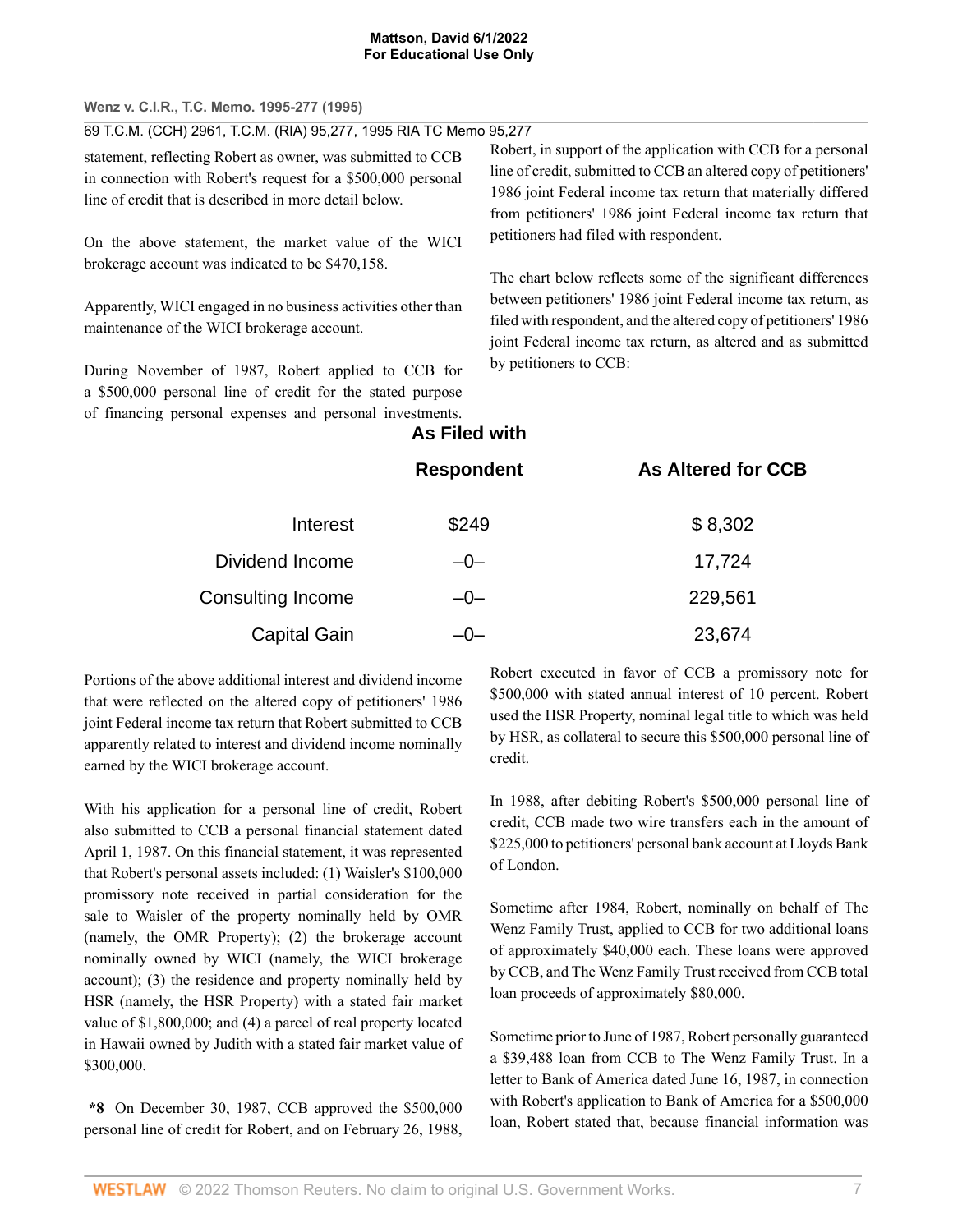**Wenz v. C.I.R., T.C. Memo. 1995-277 (1995)**

69 T.C.M. (CCH) 2961, T.C.M. (RIA) 95,277, 1995 RIA TC Memo 95,277

not available regarding The Wenz Family Trust, Robert had personally guaranteed the \$39,488 loan from CCB to The Wenz Family Trust.

There is no evidence in the record that The Wenz Family Trust ever maintained a bank account. There is no evidence in the record to indicate that income of The Wenz Family Trust was ever distributed to petitioners' children.

Judith did not maintain separate trust accounts for each child's interest in the trust assets, as required by The Wenz Family Trust agreement, and the record in this case does

not contain any records or documents with regard to Judith's administration of trust income and assets.

On audit, for 1986, 1987, and 1988, respondent determined that The Wenz Family Trust was a grantor trust and a sham, lacking in economic substance, and therefore that petitioners should be charged with the interest income, dividend income, and capital gain income earned by the WICI brokerage account for each of the years 1986, 1987, and 1988, as set forth above and as repeated below:

|       | y riust agreement, and the record in this case does<br><b>Interest</b> | <b>Dividend</b> | <b>Capital</b>     |  |
|-------|------------------------------------------------------------------------|-----------------|--------------------|--|
| Year  | <b>Income</b>                                                          | <b>Income</b>   | <b>Gain Income</b> |  |
|       |                                                                        |                 |                    |  |
| 1986  | \$3,748                                                                | \$27,685        | \$36,453           |  |
| 1987  | 3,527                                                                  | 18,689          | 14,532             |  |
| 1988  | 2,937                                                                  | 30,875          | 12,968             |  |
| Total | \$10,212                                                               | \$77,249        | \$63,953           |  |

# *Sale of Hawaii Property*

On April 10, 1987, Judith purchased a fee interest in residential real property located at 420 Dune Circle, Kailua, Hawaii (the Hawaii Property), for a total purchase price of \$111,780.

As the chart *supra* p. 5 indicates, funds in the checking account of E.E.I. were used to pay many of petitioners' personal expenses (namely, among others, personal credit card bills, passport renewal fees, personal medical bills, and magazine subscription fees). Also, in 1987, Robert transferred into E.E.I.'s checking account \$155,000 by depositing into E.E.I.'s account checks that he had drawn on Bishops Bank's account at Bank of America. Robert then wrote three checks on E.E.I.'s checking account in favor of Judith in the cumulative total amount of \$155,312.40. The purpose of these checks was to transfer funds to Judith for Judith's purchase of the Hawaii Property.

**\*9** On December 30, 1987, Judith sold the Hawaii Property to an unrelated third party for \$400,000 in cash. This \$400,000 received on sale of the Hawaii Property was placed in escrow, and E.E.I. was named as payee with regard to distributions to be made from the escrow account.

On December 31, 1987, the escrow agent transferred out of the escrow account total net proceeds of \$372,600 relating to sale of the Hawaii Property to E.E.I.'s savings account at Barclays Bank of California. On January 4, 1988, however, petitioners withdrew from E.E.I.'s savings account at Barclays Bank of California \$330,020 for their personal use.

In spite of the fact that the escrow account relating to sale of the Hawaii Property was in the name of E.E.I., petitioners acknowledge that Judith was the owner and seller of the Hawaii Property. The only issue relating to this sale is the amount of capital gain Judith realized on the sale.

For 1987, respondent determined that Judith realized a \$251,548 capital gain relating to sale of the Hawaii Property.

Petitioners contend that there should be added to Judith's tax basis in the Hawaii Property additional alleged costs of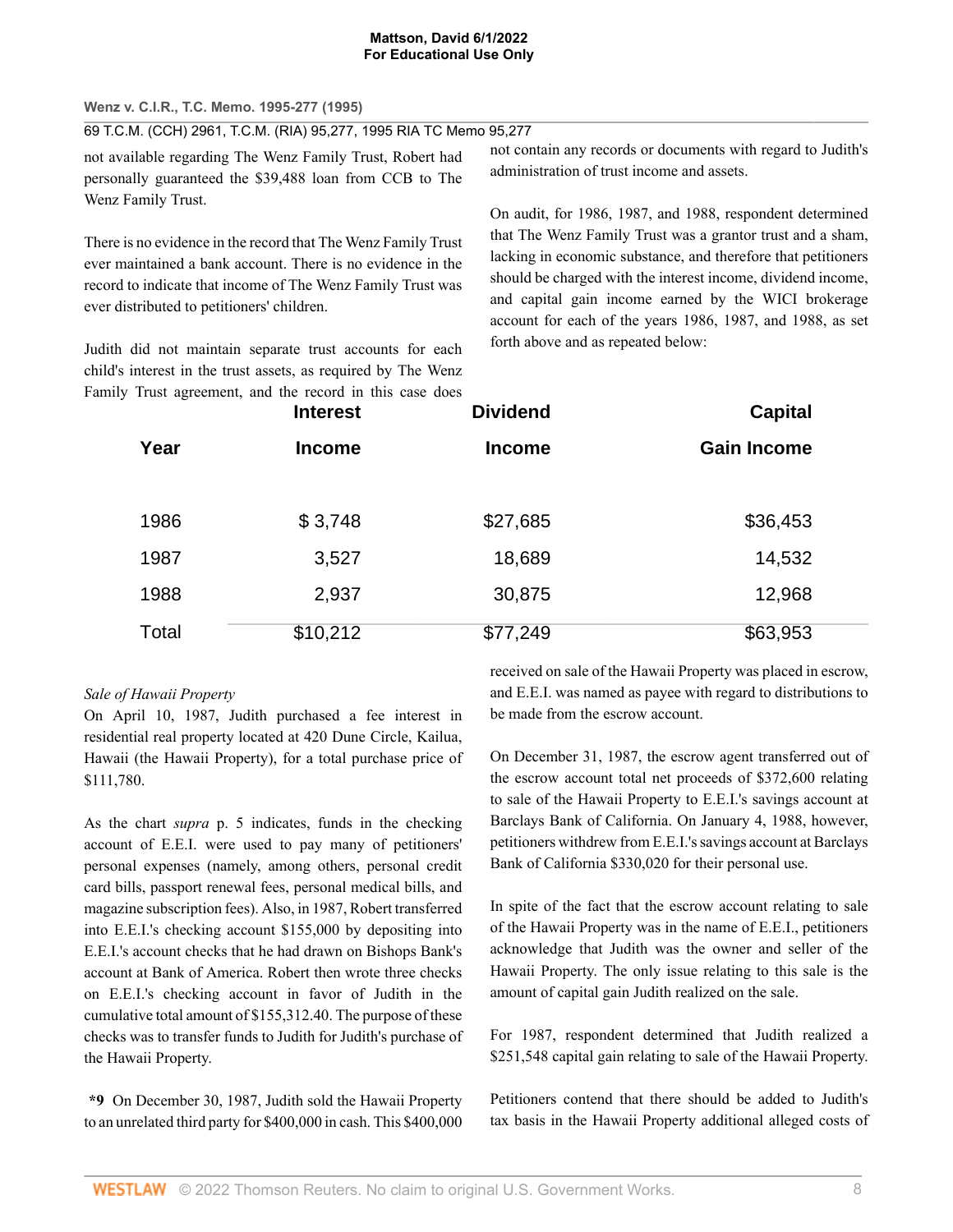# **Wenz v. C.I.R., T.C. Memo. 1995-277 (1995)**

69 T.C.M. (CCH) 2961, T.C.M. (RIA) 95,277, 1995 RIA TC Memo 95,277

\$140,699 relating to Judith's purported purchase in 1977 of a 55–year leasehold interest in the underlying real property, and other miscellaneous expenses, and that Judith realized a net capital gain on sale of the Hawaii Property of only \$16,390.

# *Petitioners' Federal Income Tax Returns*

On their timely filed 1986, 1987, and 1988 joint Federal income tax returns, the only income petitioners reported was interest income of \$249, \$274, and \$447, respectively. No other income was reported by petitioners on these returns, and, other than the standard deduction and personal exemptions, no deductions, credits, carryover deductions, or carryover credits were claimed.

In connection with respondent's audit of petitioners' joint Federal income tax returns for 1986, 1987, and 1988, respondent's agent requested that petitioners file a statement indicating their total personal living expenses for 1986. In response to this request, petitioners submitted a Form 4822, Statement of Annual Estimated Personal and Family Expenses, on which petitioners reported annual 1986 personal expenses of only \$23,400. On the Form 4822 that petitioners submitted to respondent, no personal expenses were reflected for rent, mortgage payments, utilities, taxes, or insurance.

During respondent's audit, respondent's agent issued thirdparty summonses to various banks requesting bank account statements, copies of canceled checks, and loan documents relating to petitioners, individually, and to entities in which petitioners had an ownership interest. Petitioners objected to any compliance by the third parties to these summonses.

Also for 1986, in addition to adjustments already mentioned, respondent determined that petitioners received additional interest income from various banks totaling \$5,060. This interest income related to a portion of the interest income reported by petitioners on the altered Form 1040 for 1986 that petitioners submitted to CCB in connection with Robert's application with CCB for a \$500,000 personal line of credit.

**\*10** For 1986, 1987, and 1988, respondent also determined the fraud and the substantial understatement additions to tax. As an alternative to the additions to tax for fraud, respondent asserted in the answer additions to tax for negligence.

# OPINION

# *Income Adjustments Relating to Sale of OMR, HSR, and Hawaii Properties, and Interest*

Generally, income from property and investments must be taxed to the taxpayer who owns the property and the investments generating the income. *[Helvering v. Horst,](http://www.westlaw.com/Link/Document/FullText?findType=Y&serNum=1940121992&pubNum=0000780&originatingDoc=I727f4a69b5f511d991d0cc6b54f12d4d&refType=RP&fi=co_pp_sp_780_119&originationContext=document&vr=3.0&rs=cblt1.0&transitionType=DocumentItem&contextData=(sc.UserEnteredCitation)#co_pp_sp_780_119)* 311 [U.S. 112, 119 \(1940\)](http://www.westlaw.com/Link/Document/FullText?findType=Y&serNum=1940121992&pubNum=0000780&originatingDoc=I727f4a69b5f511d991d0cc6b54f12d4d&refType=RP&fi=co_pp_sp_780_119&originationContext=document&vr=3.0&rs=cblt1.0&transitionType=DocumentItem&contextData=(sc.UserEnteredCitation)#co_pp_sp_780_119). For Federal income tax purposes, a corporation will be recognized as a separate taxable entity if either: (1) The formation of the corporation was based on a legitimate business purpose; or (2) after formation, the corporation actually conducted a legitimate business. *[Moline](http://www.westlaw.com/Link/Document/FullText?findType=Y&serNum=1943120653&pubNum=0000780&originatingDoc=I727f4a69b5f511d991d0cc6b54f12d4d&refType=RP&fi=co_pp_sp_780_438&originationContext=document&vr=3.0&rs=cblt1.0&transitionType=DocumentItem&contextData=(sc.UserEnteredCitation)#co_pp_sp_780_438) [Properties, Inc. v. Commissioner,](http://www.westlaw.com/Link/Document/FullText?findType=Y&serNum=1943120653&pubNum=0000780&originatingDoc=I727f4a69b5f511d991d0cc6b54f12d4d&refType=RP&fi=co_pp_sp_780_438&originationContext=document&vr=3.0&rs=cblt1.0&transitionType=DocumentItem&contextData=(sc.UserEnteredCitation)#co_pp_sp_780_438)* 319 U.S. 436, 438–439 [\(1943\).](http://www.westlaw.com/Link/Document/FullText?findType=Y&serNum=1943120653&pubNum=0000780&originatingDoc=I727f4a69b5f511d991d0cc6b54f12d4d&refType=RP&fi=co_pp_sp_780_438&originationContext=document&vr=3.0&rs=cblt1.0&transitionType=DocumentItem&contextData=(sc.UserEnteredCitation)#co_pp_sp_780_438)

Where, however, a corporation constitutes a mere shell and was not either formed or conducted for any nontax business purpose, its existence will be disregarded for Federal income tax purposes even though validly incorporated under State law. *[Noonan v. Commissioner,](http://www.westlaw.com/Link/Document/FullText?findType=Y&serNum=1969290311&pubNum=0000838&originatingDoc=I727f4a69b5f511d991d0cc6b54f12d4d&refType=RP&fi=co_pp_sp_838_910&originationContext=document&vr=3.0&rs=cblt1.0&transitionType=DocumentItem&contextData=(sc.UserEnteredCitation)#co_pp_sp_838_910)* 52 T.C. 907, 910 (1969), affd. [451 F.2d 992 \(9th Cir.1971\)](http://www.westlaw.com/Link/Document/FullText?findType=Y&serNum=1971113491&pubNum=0000350&originatingDoc=I727f4a69b5f511d991d0cc6b54f12d4d&refType=RP&originationContext=document&vr=3.0&rs=cblt1.0&transitionType=DocumentItem&contextData=(sc.UserEnteredCitation)); see also *Moline Properties, Inc. v. Commissioner, supra.*

Income from property and from transactions nominally earned by a sham corporation will be taxed to the shareholders of the corporation, rather than to the sham corporation in whose behalf the property and the transactions were nominally titled or conducted. *[Jackson v. Commissioner,](http://www.westlaw.com/Link/Document/FullText?findType=Y&serNum=1956109286&pubNum=0000350&originatingDoc=I727f4a69b5f511d991d0cc6b54f12d4d&refType=RP&fi=co_pp_sp_350_291&originationContext=document&vr=3.0&rs=cblt1.0&transitionType=DocumentItem&contextData=(sc.UserEnteredCitation)#co_pp_sp_350_291)* 233 [F.2d 289, 291 \(2d Cir.1956\),](http://www.westlaw.com/Link/Document/FullText?findType=Y&serNum=1956109286&pubNum=0000350&originatingDoc=I727f4a69b5f511d991d0cc6b54f12d4d&refType=RP&fi=co_pp_sp_350_291&originationContext=document&vr=3.0&rs=cblt1.0&transitionType=DocumentItem&contextData=(sc.UserEnteredCitation)#co_pp_sp_350_291) affg. [24 T.C. 1 \(1955\)](http://www.westlaw.com/Link/Document/FullText?findType=Y&serNum=1955000763&pubNum=0000838&originatingDoc=I727f4a69b5f511d991d0cc6b54f12d4d&refType=RP&originationContext=document&vr=3.0&rs=cblt1.0&transitionType=DocumentItem&contextData=(sc.UserEnteredCitation)); *[Paymer](http://www.westlaw.com/Link/Document/FullText?findType=Y&serNum=1945115766&pubNum=0000350&originatingDoc=I727f4a69b5f511d991d0cc6b54f12d4d&refType=RP&fi=co_pp_sp_350_337&originationContext=document&vr=3.0&rs=cblt1.0&transitionType=DocumentItem&contextData=(sc.UserEnteredCitation)#co_pp_sp_350_337) v. Commissioner,* [150 F.2d 334, 337 \(2d Cir.1945\)](http://www.westlaw.com/Link/Document/FullText?findType=Y&serNum=1945115766&pubNum=0000350&originatingDoc=I727f4a69b5f511d991d0cc6b54f12d4d&refType=RP&fi=co_pp_sp_350_337&originationContext=document&vr=3.0&rs=cblt1.0&transitionType=DocumentItem&contextData=(sc.UserEnteredCitation)#co_pp_sp_350_337), affg. in part, revg. and remanding in part memorandum opinions of this Court.

Respondent argues that \$150,000 with respect to OMR for 1986 and \$1,092,786 with respect to HSR for 1988, relating to sale of the OMR and HSR Properties, constituted constructive dividends taxable directly to petitioners.

Alternatively, respondent argues that OMR and HSR were sham corporations used to pay petitioners' personal expenses and that \$150,000 with respect to OMR for 1986 and \$1,092,786 with respect to HSR for 1988, relating to sale of the OMR and HSR Properties, constituted capital gain income taxable directly to petitioners.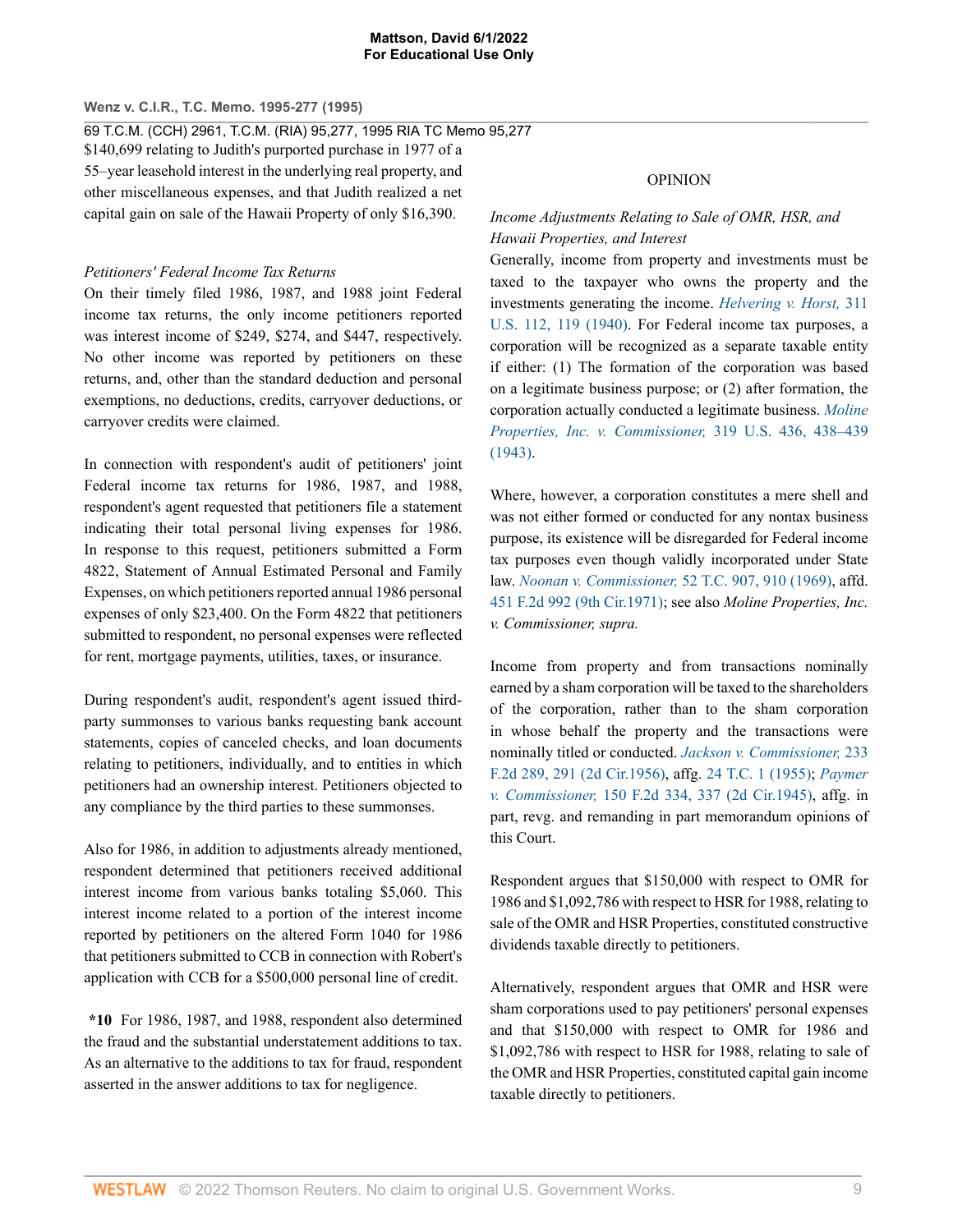### **Wenz v. C.I.R., T.C. Memo. 1995-277 (1995)**

69 T.C.M. (CCH) 2961, T.C.M. (RIA) 95,277, 1995 RIA TC Memo 95,277

Petitioners argue that they did not receive constructive dividends from OMR and from HSR, and that income realized upon sale of the OMR and HSR Properties was used, during 1986, 1987, and 1988, by OMR and by HSR to make various loans, not to pay petitioners' personal expenses.

Petitioners also argue that OMR and HSR were not sham corporations and that they should be respected for tax purposes. Petitioners note that OMR and HSR were validly incorporated under Illinois law, that OMR and HSR filed annual reports with the State of Illinois, that OMR and HSR maintained bank accounts, and that HSR carried on a business activity by occasionally renting the large residence and the cottage located on the HSR Property.

**\*11** Petitioners have not established any valid business purpose for the existence of OMR and HSR. On the record before us, the only activities engaged in by OMR and by HSR were activities associated with nominal, legal ownership of the OMR and HSR Properties. The only motive we discern for transfer of these parcels of real property to OMR and HSR was one of tax avoidance.

With regard to funds received by OMR and HSR on sale of the OMR and HSR Properties, petitioners engaged in circular transfers of funds among the various entities they controlled. We find significant the fact that Robert signed all of the checks that transferred funds from entity to entity and that purportedly related to undocumented alleged loan transactions. We believe that certain notations of Robert on many of the checks indicating that the checks represented loans or repayments of loans are not credible and are not corroborated by any evidence in the record. Petitioners did not offer any loan documents, testimony, or other evidence that loans existed among the corporations and entities petitioners controlled.

In light of the fact that OMR, HSR, and E.E.I. were wholly owned by petitioners and that petitioners also owned, controlled, or used Kingston Finance, Western Investment– Hawaii, Bishops Bank, Binney Properties, and The Wenz Family Trust for their personal purposes, petitioners had access to any such loan documents, and, if such documents in fact existed, petitioners should have produced them at trial. See *[Wichita Terminal Elevator Co. v. Commissioner,](http://www.westlaw.com/Link/Document/FullText?findType=Y&serNum=1946278377&pubNum=0000838&originatingDoc=I727f4a69b5f511d991d0cc6b54f12d4d&refType=RP&originationContext=document&vr=3.0&rs=cblt1.0&transitionType=DocumentItem&contextData=(sc.UserEnteredCitation))* 6 T.C. [1158 \(1946\),](http://www.westlaw.com/Link/Document/FullText?findType=Y&serNum=1946278377&pubNum=0000838&originatingDoc=I727f4a69b5f511d991d0cc6b54f12d4d&refType=RP&originationContext=document&vr=3.0&rs=cblt1.0&transitionType=DocumentItem&contextData=(sc.UserEnteredCitation)) affd. [162 F.2d 513 \(10th Cir.1947\)](http://www.westlaw.com/Link/Document/FullText?findType=Y&serNum=1947117679&pubNum=0000350&originatingDoc=I727f4a69b5f511d991d0cc6b54f12d4d&refType=RP&originationContext=document&vr=3.0&rs=cblt1.0&transitionType=DocumentItem&contextData=(sc.UserEnteredCitation)).

Funds in the bank accounts of OMR, HSR, E.E.I., and Western Investment–Hawaii were used by petitioners to pay personal expenses incurred by petitioners. Petitioners did not produce any books or records with regard to any business activities engaged in by petitioners or by OMR, HSR, E.E.I., or Western Investment–Hawaii that would refute the personal nature of these expenses. Petitioners in effect used OMR, HSR, E.E.I., and Western Investment–Hawaii as their corporate pocketbooks for the payment of personal expenses.

OMR and HSR maintained no offices, no payroll, and no corporate records of business activities or transactions. Petitioners, as sole officers and directors of OMR and HSR, were responsible for filing OMR's and HSR's tax returns. Petitioners, however, did not file tax returns for OMR and HSR until after respondent's audit of petitioners' tax returns had begun. No tax returns were filed on behalf of E.E.I. or Western Investment–Hawaii.

In 1987, petitioners individually refinanced with Bank of America the outstanding mortgage loans on the HSR Property by causing HSR to temporarily transfer to themselves legal title to the HSR Property. On the financial statement Robert submitted to CCB, Robert listed as his personal assets the HSR Property and the \$100,000 note receivable from Waisler (received in connection with sale of the OMR Property).

**\*12** We agree with respondent that OMR and HSR should be treated as sham corporations and disregarded for Federal income tax purposes. The evidence indicates that petitioners formed OMR and HSR to hold nominal, legal title to the OMR and HSR Properties in an attempt to enable petitioners to avoid paying Federal income taxes on gains to be realized upon sale of the two properties and in an effort to enable petitioners to avoid reporting rental income from the HSR Property.

We sustain respondent's determination that OMR and HSR should be treated as sham corporations and that \$150,000 of the capital gain relating to sale in 1986 of the OMR Property and \$1,092,786 of the capital gain relating to sale in 1988 of the HSR Property are to be taxed to petitioners.

Respondent also argues that Judith received additional capital gain income in the amount of \$251,548 resulting from sale of the Hawaii Property. As indicated, petitioners concede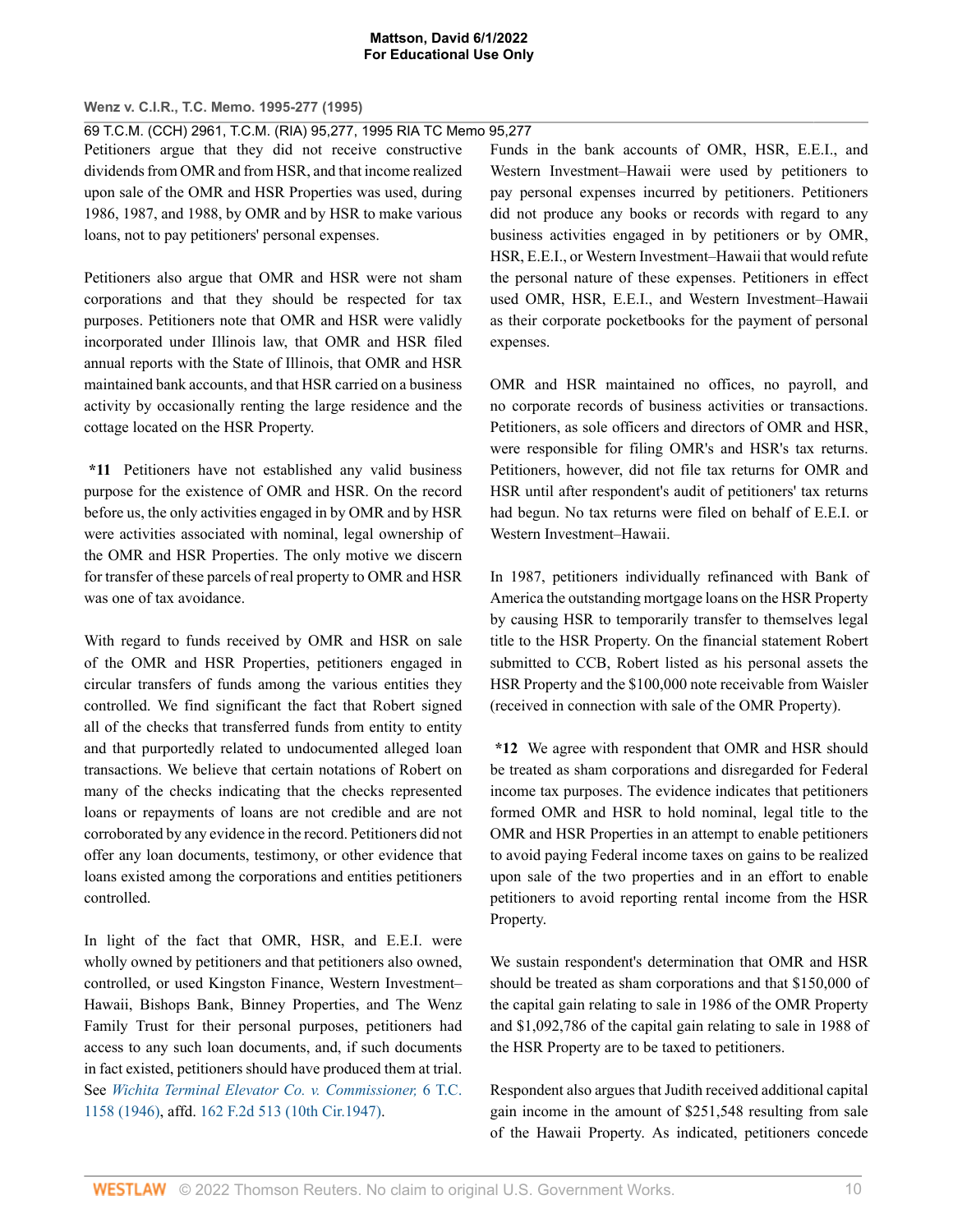# **Wenz v. C.I.R., T.C. Memo. 1995-277 (1995)**

69 T.C.M. (CCH) 2961, T.C.M. (RIA) 95,277, 1995 RIA TC Memo 95,277

that Judith owned the Hawaii Property and that any gain on sale of the Hawaii Property should be taxed to petitioners in 1987. Petitioners, however, argue that respondent should have added \$140,699 to Judith's cost basis in the Hawaii Property relating to a 55–year leasehold interest in the property that Judith allegedly purchased in 1977.

Petitioners have not offered any credible evidence as to Judith's cost of purchasing a leasehold interest in the Hawaii Property. Although petitioners apparently owned some interest in the Hawaii Property before 1987, when Judith purchased for \$111,780 and then sold for \$400,000 the fee interest, we cannot adequately verify and determine from the record the amount Judith paid for the alleged leasehold interest. We note that petitioners did not testify regarding this or any other issue in this case. We sustain respondent's determination that Judith realized a capital gain of \$251,548 on sale of the Hawaii Property.

Petitioners also argue that the computation of tax basis in the OMR, HSR, and Hawaii Properties should be increased for capital expenditures made on each of these parcels of real property. Petitioners have dumped on the Court numerous receipts relating to expenditures allegedly incurred with regard to these three parcels of real property. Petitioners, however, did not present any credible evidence or testimony at trial, nor did petitioners themselves testify as to the nature of these expenditures, nor as to the effect these alleged expenditures would have on the computation of petitioners' appropriate tax basis in these parcels. Moreover, many of the alleged expenditures appear to represent noncapital expenses for yard maintenance, home furnishings, garbage collection, carpet cleaning, firewood, and household repairs.

In the absence of further credible documentation, schedules, or testimony, there is no basis on which the Court could appropriately estimate which of the alleged expenditures should now be capitalized and added to petitioners' tax basis in the above parcels of real property for purposes of determining the amount of capital gain realized upon sale of the parcels. See *[Vanicek v. Commissioner,](http://www.westlaw.com/Link/Document/FullText?findType=Y&serNum=1986950088&pubNum=0000838&originatingDoc=I727f4a69b5f511d991d0cc6b54f12d4d&refType=RP&fi=co_pp_sp_838_742&originationContext=document&vr=3.0&rs=cblt1.0&transitionType=DocumentItem&contextData=(sc.UserEnteredCitation)#co_pp_sp_838_742)* 85 T.C. 731, 742– [743 \(1985\)](http://www.westlaw.com/Link/Document/FullText?findType=Y&serNum=1986950088&pubNum=0000838&originatingDoc=I727f4a69b5f511d991d0cc6b54f12d4d&refType=RP&fi=co_pp_sp_838_742&originationContext=document&vr=3.0&rs=cblt1.0&transitionType=DocumentItem&contextData=(sc.UserEnteredCitation)#co_pp_sp_838_742).

**\*13** We now consider the \$5,060 in additional interest income determined by respondent for 1986. This \$5,060 in interest income was reflected on the altered Form 1040 for 1986 that Robert submitted to CCB, but this interest income

was not reported on petitioners' 1986 joint Federal income tax return filed with respondent. Petitioners have not offered any evidence to establish that this interest income was not received by petitioners in 1986, as reflected on the altered tax return. We sustain respondent's determination that this additional \$5,060 in interest income should be charged to petitioners.

# *Adjustments Relating to The Wenz Family Trust*

In general, the grantor trust provisions of sections 671 through 677 govern whether a grantor is taxed on trust income and whether the trust will be recognized for tax purposes. Section 674(a) requires a grantor to be treated as owner of a trust if the grantor has certain administrative powers over the beneficial enjoyment of either trust corpus or trust income without approval or consent of an adverse party.

Apart, however, from the grantor trust rules, if a trust has no economic substance other than tax avoidance, the trust will be treated as a sham and will not be recognized for Federal income tax purposes. *[Neely v. United States,](http://www.westlaw.com/Link/Document/FullText?findType=Y&serNum=1985154503&pubNum=0000350&originatingDoc=I727f4a69b5f511d991d0cc6b54f12d4d&refType=RP&fi=co_pp_sp_350_1094&originationContext=document&vr=3.0&rs=cblt1.0&transitionType=DocumentItem&contextData=(sc.UserEnteredCitation)#co_pp_sp_350_1094)* 775 F.2d 1092, [1094 \(9th Cir.1985\);](http://www.westlaw.com/Link/Document/FullText?findType=Y&serNum=1985154503&pubNum=0000350&originatingDoc=I727f4a69b5f511d991d0cc6b54f12d4d&refType=RP&fi=co_pp_sp_350_1094&originationContext=document&vr=3.0&rs=cblt1.0&transitionType=DocumentItem&contextData=(sc.UserEnteredCitation)#co_pp_sp_350_1094) *[Zmuda v. Commissioner,](http://www.westlaw.com/Link/Document/FullText?findType=Y&serNum=1984121371&pubNum=0000350&originatingDoc=I727f4a69b5f511d991d0cc6b54f12d4d&refType=RP&fi=co_pp_sp_350_1421&originationContext=document&vr=3.0&rs=cblt1.0&transitionType=DocumentItem&contextData=(sc.UserEnteredCitation)#co_pp_sp_350_1421)* 731 F.2d 1417, [1421 \(9th Cir.1984\)](http://www.westlaw.com/Link/Document/FullText?findType=Y&serNum=1984121371&pubNum=0000350&originatingDoc=I727f4a69b5f511d991d0cc6b54f12d4d&refType=RP&fi=co_pp_sp_350_1421&originationContext=document&vr=3.0&rs=cblt1.0&transitionType=DocumentItem&contextData=(sc.UserEnteredCitation)#co_pp_sp_350_1421), affg. [79 T.C. 714 \(1982\);](http://www.westlaw.com/Link/Document/FullText?findType=Y&serNum=1983203379&pubNum=0000838&originatingDoc=I727f4a69b5f511d991d0cc6b54f12d4d&refType=RP&originationContext=document&vr=3.0&rs=cblt1.0&transitionType=DocumentItem&contextData=(sc.UserEnteredCitation)) *[Markosian v.](http://www.westlaw.com/Link/Document/FullText?findType=Y&serNum=1980290137&pubNum=0000838&originatingDoc=I727f4a69b5f511d991d0cc6b54f12d4d&refType=RP&fi=co_pp_sp_838_1245&originationContext=document&vr=3.0&rs=cblt1.0&transitionType=DocumentItem&contextData=(sc.UserEnteredCitation)#co_pp_sp_838_1245) Commissioner,* [73 T.C. 1235, 1245 \(1980\)](http://www.westlaw.com/Link/Document/FullText?findType=Y&serNum=1980290137&pubNum=0000838&originatingDoc=I727f4a69b5f511d991d0cc6b54f12d4d&refType=RP&fi=co_pp_sp_838_1245&originationContext=document&vr=3.0&rs=cblt1.0&transitionType=DocumentItem&contextData=(sc.UserEnteredCitation)#co_pp_sp_838_1245). This rule applies regardless of whether the trust is recognized under State law. *[Zmuda v. Commissioner,](http://www.westlaw.com/Link/Document/FullText?findType=Y&serNum=1983203379&pubNum=838&originatingDoc=I727f4a69b5f511d991d0cc6b54f12d4d&refType=RP&fi=co_pp_sp_838_720&originationContext=document&vr=3.0&rs=cblt1.0&transitionType=DocumentItem&contextData=(sc.UserEnteredCitation)#co_pp_sp_838_720)* 79 T.C. at 720. Technical compliance with the grantor trust rules cannot serve to breathe economic substance into a trust where none exists. See *[Furman v.](http://www.westlaw.com/Link/Document/FullText?findType=Y&serNum=1966242168&pubNum=0000838&originatingDoc=I727f4a69b5f511d991d0cc6b54f12d4d&refType=RP&fi=co_pp_sp_838_366&originationContext=document&vr=3.0&rs=cblt1.0&transitionType=DocumentItem&contextData=(sc.UserEnteredCitation)#co_pp_sp_838_366) Commissioner,* [45 T.C. 360, 366 \(1966\)](http://www.westlaw.com/Link/Document/FullText?findType=Y&serNum=1966242168&pubNum=0000838&originatingDoc=I727f4a69b5f511d991d0cc6b54f12d4d&refType=RP&fi=co_pp_sp_838_366&originationContext=document&vr=3.0&rs=cblt1.0&transitionType=DocumentItem&contextData=(sc.UserEnteredCitation)#co_pp_sp_838_366), affd. per curiam [381](http://www.westlaw.com/Link/Document/FullText?findType=Y&serNum=1967117542&pubNum=0000350&originatingDoc=I727f4a69b5f511d991d0cc6b54f12d4d&refType=RP&originationContext=document&vr=3.0&rs=cblt1.0&transitionType=DocumentItem&contextData=(sc.UserEnteredCitation)) [F.2d 22 \(5th Cir.1967\).](http://www.westlaw.com/Link/Document/FullText?findType=Y&serNum=1967117542&pubNum=0000350&originatingDoc=I727f4a69b5f511d991d0cc6b54f12d4d&refType=RP&originationContext=document&vr=3.0&rs=cblt1.0&transitionType=DocumentItem&contextData=(sc.UserEnteredCitation))

Under appropriate circumstances, the manner in which a trustee administers a trust may be evidence of the lack of economic substance and of the sham nature of the trust. *Bennett v. Commissioner,* [79 T.C. 470, 487–488 \(1982\).](http://www.westlaw.com/Link/Document/FullText?findType=Y&serNum=1982243304&pubNum=0000838&originatingDoc=I727f4a69b5f511d991d0cc6b54f12d4d&refType=RP&fi=co_pp_sp_838_487&originationContext=document&vr=3.0&rs=cblt1.0&transitionType=DocumentItem&contextData=(sc.UserEnteredCitation)#co_pp_sp_838_487)

In *Markosian v. Commissioner, supra* at 1245, we stated the following with regard to the grantor trust provisions and the economic substance of a trust arrangement:

> This is not to say, as a general rule, that income from a trust legally created and administered may be lightly attributed to the settlor outside of the statutory provisions provided by Congress in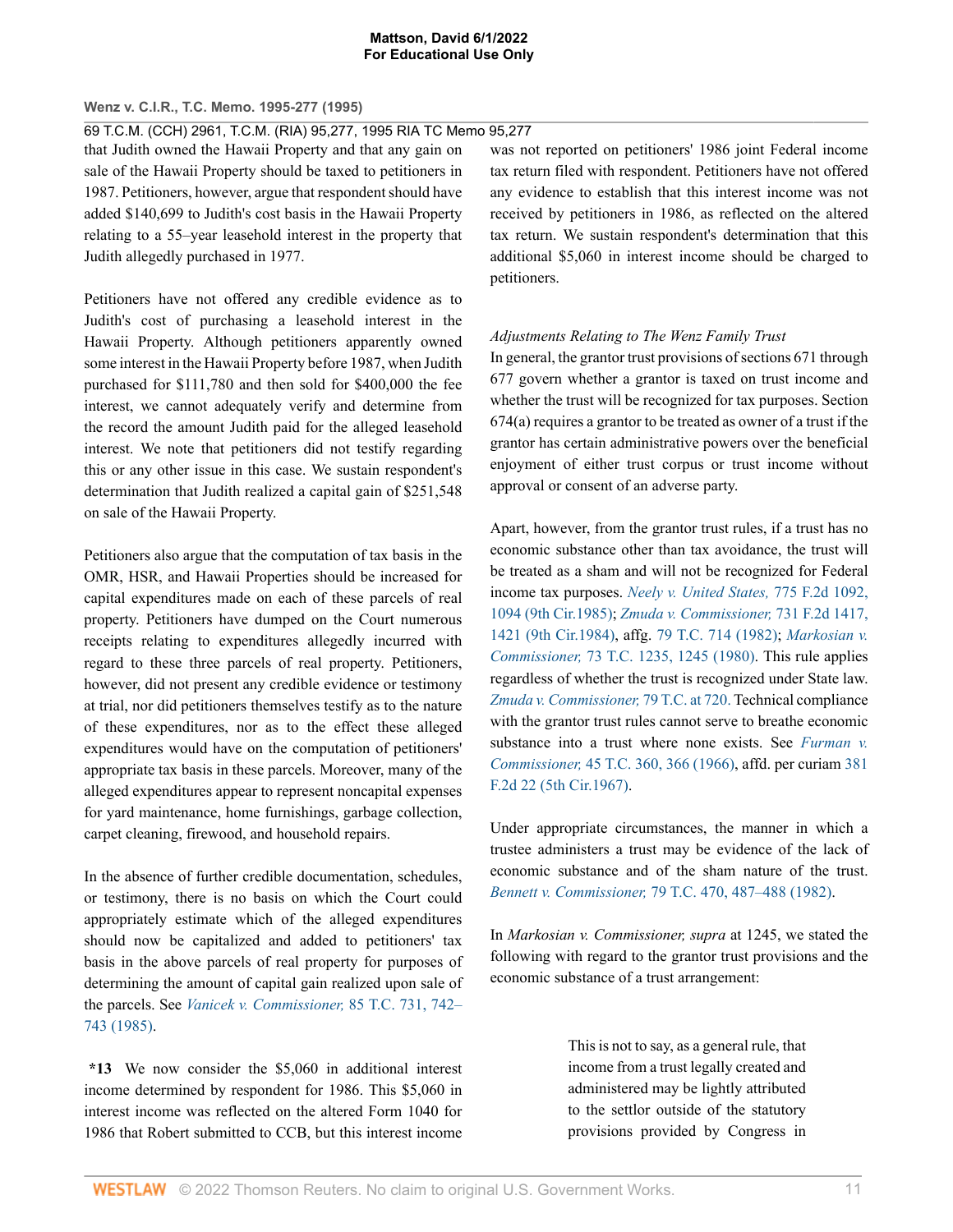# **Wenz v. C.I.R., T.C. Memo. 1995-277 (1995)**

69 T.C.M. (CCH) 2961, T.C.M. (RIA) 95,277, 1995 RIA TC Memo 95,277

sections 671 through 677. However, when the settlor is trustee and the beneficiaries are the settlor and his family, such trust arrangements must be closely scrutinized for economic substance. *[Helvering v. Clifford,](http://www.westlaw.com/Link/Document/FullText?findType=Y&serNum=1940125146&pubNum=0000780&originatingDoc=I727f4a69b5f511d991d0cc6b54f12d4d&refType=RP&originationContext=document&vr=3.0&rs=cblt1.0&transitionType=DocumentItem&contextData=(sc.UserEnteredCitation))* 309 [U.S. 331 \(1940\)](http://www.westlaw.com/Link/Document/FullText?findType=Y&serNum=1940125146&pubNum=0000780&originatingDoc=I727f4a69b5f511d991d0cc6b54f12d4d&refType=RP&originationContext=document&vr=3.0&rs=cblt1.0&transitionType=DocumentItem&contextData=(sc.UserEnteredCitation)). We can find no substance in this arrangement. Since  $*$ \* \* [the taxpayers] did not respect this trust as a separate entity, we can see no reason to do so, and we therefore sustain respondent's determination. [Fn. ref. omitted.]

Court decisions make it clear that "A trust arrangement may not be used to turn a family's personal activities into trust activities, with the family expenses becoming expenses of trust administration." *Neely v. United States, supra* at 1094 (citing *[Schulz v. Commissioner,](http://www.westlaw.com/Link/Document/FullText?findType=Y&serNum=1982134442&pubNum=0000350&originatingDoc=I727f4a69b5f511d991d0cc6b54f12d4d&refType=RP&fi=co_pp_sp_350_493&originationContext=document&vr=3.0&rs=cblt1.0&transitionType=DocumentItem&contextData=(sc.UserEnteredCitation)#co_pp_sp_350_493)* 686 F.2d 490, 493 (7th [Cir.1982\)](http://www.westlaw.com/Link/Document/FullText?findType=Y&serNum=1982134442&pubNum=0000350&originatingDoc=I727f4a69b5f511d991d0cc6b54f12d4d&refType=RP&fi=co_pp_sp_350_493&originationContext=document&vr=3.0&rs=cblt1.0&transitionType=DocumentItem&contextData=(sc.UserEnteredCitation)#co_pp_sp_350_493), affg. [T.C.Memo. 1980–568\).](http://www.westlaw.com/Link/Document/FullText?findType=Y&serNum=1980003238&pubNum=1051&originatingDoc=I727f4a69b5f511d991d0cc6b54f12d4d&refType=RP&originationContext=document&vr=3.0&rs=cblt1.0&transitionType=DocumentItem&contextData=(sc.UserEnteredCitation)) In such situations, and apart from the grantor trust rules, courts look through the form of the trust arrangement and determine the tax consequences based upon the substance of the transactions. *Markosian v. Commissioner, supra* at 1241; *Furman v. Commissioner, supra* at 366.

**\*14** Respondent argues that for 1986, 1987, and 1988, interest income, dividend income, and capital gain income totaling \$10,212, \$77,249, and \$63,953, respectively, relating to the WICI brokerage account should be taxed to petitioners under the grantor trust provisions of the Code. Respondent argues that because Judith, one of the grantors of The Wenz Family Trust, was also trustee of the trust, and as trustee she could exercise certain administrative powers without consent of an adverse party, all income from The Wenz Family Trust should be taxed directly to petitioners.

Respondent also argues that apart from the grantor trust rules, The Wenz Family Trust lacked economic substance, that the trust should be regarded as a sham, and that WICI should be regarded either as a nominee or a sham corporation, and, therefore, that income earned on the WICI brokerage account should be taxed directly to petitioners.

Petitioners argue that the interest, dividend, and capital gain income relating to the WICI brokerage account should be taxed to The Wenz Family Trust, but not to petitioners. Petitioners argue that The Wenz Family Trust agreement satisfied all of the requirements of the grantor trust provisions. Petitioners also argue that petitioners did not use any trust assets for their personal benefit. Petitioners argue, therefore, that The Wenz Family Trust had economic substance and should not be regarded as a sham entity.

We agree with respondent's argument that The Wenz Family Trust lacked economic substance and should be treated as a sham. The Wenz Family Trust agreement appears to comply with the literal, technical requirements of the grantor trust rules. Petitioners, however, as grantors of The Wenz Family Trust, did not comply with the stated terms of The Wenz Family Trust agreement, and petitioners exercised beneficial enjoyment and control over trust assets.

Although Robert was not a trustee of The Wenz Family Trust and was not authorized to act on behalf of the trust, Robert was involved in administration of The Wenz Family Trust. Robert negotiated on behalf of The Wenz Family Trust for loans, and he personally guaranteed at least one loan made to The Wenz Family Trust. We find significant the fact that Robert listed the WICI brokerage account as a personal asset in order to obtain a personal line of credit with CCB. Robert's name was also shown on WICI's monthly statement of February 27, 1987, as owner of the WICI brokerage account.

Judith, as trustee of The Wenz Family Trust, never filed Federal income tax returns on behalf of the trust. Also, there is no evidence in the record that Judith ever made the required distributions of trust income to or for the benefit of petitioners' children.

There is no evidence in the record that The Wenz Family Trust maintained a bank account for trust income and assets, or that Judith, as trustee, maintained records with regard to administration of trust assets.

We conclude that petitioners treated assets of The Wenz Family Trust as their own. We also conclude that The Wenz Family Trust constituted an economic sham created by petitioners to disguise the personal nature of income nominally earned by the trust and to avoid the payment of Federal income taxes.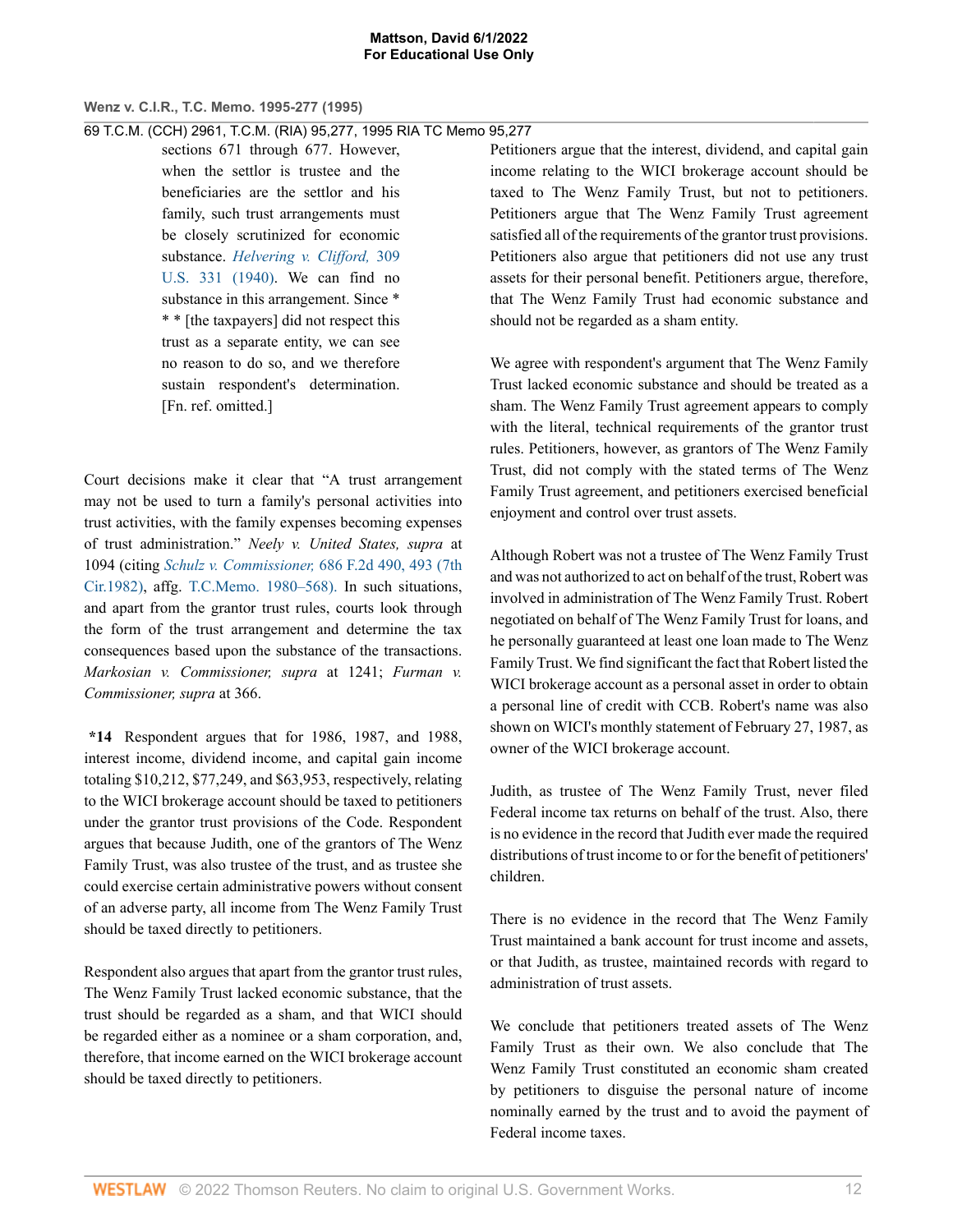**Wenz v. C.I.R., T.C. Memo. 1995-277 (1995)** 69 T.C.M. (CCH) 2961, T.C.M. (RIA) 95,277, 1995 RIA TC Memo 95,277

**\*15** Since petitioners did not respect The Wenz Family Trust as a separate entity, we see no reason to do so. See *Markosian v. Commissioner, supra* at 1245. The Wenz Family Trust is to be disregarded for Federal income tax purposes, and petitioners are to be treated as owning 100 percent of the outstanding stock of WICI.

WICI, with regard to the WICI brokerage account, is to be regarded as a mere nominee, and petitioners (because of the sham nature of The Wenz Family Trust) are to be regarded as the true owners of that account. We note that Robert listed this account as one of his personal assets in his application to CCB for a personal loan. We also note that by arguing in their briefs that The Wenz Family Trust should be treated as earning the income realized by the WICI brokerage account, petitioners essentially have conceded that WICI was only a nominee with regard to this account. The income realized by the WICI brokerage account in 1986 through 1988 is to be taxed directly to petitioners.

Petitioners argue that for 1986, 1987, and 1988 they are now entitled to further miscellaneous deductions not allowed by respondent for items such as interest expense, property taxes, legal fees, charitable contributions, and miscellaneous itemized deductions. Petitioners have the burden to prove their entitlement to these deductions, and they have failed to do so. Rule 142(a). These alleged deductions were not claimed by petitioners on their 1986, 1987, or 1988 Federal income tax returns.

We conclude that petitioners have not satisfied their burden of proving that respondent's deficiency determinations are erroneous. We sustain in full respondent's deficiency determinations as to petitioners' Federal income tax liabilities for 1986, 1987, and 1988.

# *Additions to Tax*

For 1986, 1987, and 1988, respondent determined that petitioners are liable for the fraud addition to tax. With regard to the fraud addition to tax, section  $6653(b)(1)$  provides for an addition to tax of 75 percent of the portion of the underpayment that is attributable to fraud. Additionally, for 1986 and 1987, section 6653(b)(1) provides for an increase of 50 percent of the interest due under section 6601 on the portion of the underpayment attributable to fraud.

Respondent has the burden of proof on the fraud addition to tax. Sec. 7454(a); Rule 142(b). To satisfy this burden of proof, respondent must prove by clear and convincing evidence each of the following elements of tax fraud under section 6653: (1) That the taxpayer underpaid taxes owed for each year; and (2) that some part of the underpayment for each year is due to fraud. *[King's Court Mobile Home Park, Inc. v. Commissioner,](http://www.westlaw.com/Link/Document/FullText?findType=Y&serNum=1992079795&pubNum=0000838&originatingDoc=I727f4a69b5f511d991d0cc6b54f12d4d&refType=RP&fi=co_pp_sp_838_515&originationContext=document&vr=3.0&rs=cblt1.0&transitionType=DocumentItem&contextData=(sc.UserEnteredCitation)#co_pp_sp_838_515)* [98 T.C. 511, 515 \(1992\).](http://www.westlaw.com/Link/Document/FullText?findType=Y&serNum=1992079795&pubNum=0000838&originatingDoc=I727f4a69b5f511d991d0cc6b54f12d4d&refType=RP&fi=co_pp_sp_838_515&originationContext=document&vr=3.0&rs=cblt1.0&transitionType=DocumentItem&contextData=(sc.UserEnteredCitation)#co_pp_sp_838_515)

Fraud consists of an intentional wrongdoing for the purpose of avoiding the payment of taxes known to be owed. *[Stoltzfus](http://www.westlaw.com/Link/Document/FullText?findType=Y&serNum=1968118661&pubNum=0000350&originatingDoc=I727f4a69b5f511d991d0cc6b54f12d4d&refType=RP&fi=co_pp_sp_350_1004&originationContext=document&vr=3.0&rs=cblt1.0&transitionType=DocumentItem&contextData=(sc.UserEnteredCitation)#co_pp_sp_350_1004) v. United States,* [398 F.2d 1002, 1004 \(3d Cir.1968\);](http://www.westlaw.com/Link/Document/FullText?findType=Y&serNum=1968118661&pubNum=0000350&originatingDoc=I727f4a69b5f511d991d0cc6b54f12d4d&refType=RP&fi=co_pp_sp_350_1004&originationContext=document&vr=3.0&rs=cblt1.0&transitionType=DocumentItem&contextData=(sc.UserEnteredCitation)#co_pp_sp_350_1004) *[DiLeo](http://www.westlaw.com/Link/Document/FullText?findType=Y&serNum=1991114524&pubNum=0000838&originatingDoc=I727f4a69b5f511d991d0cc6b54f12d4d&refType=RP&fi=co_pp_sp_838_874&originationContext=document&vr=3.0&rs=cblt1.0&transitionType=DocumentItem&contextData=(sc.UserEnteredCitation)#co_pp_sp_838_874) v. Commissioner,* [96 T.C. 858, 874 \(1991\)](http://www.westlaw.com/Link/Document/FullText?findType=Y&serNum=1991114524&pubNum=0000838&originatingDoc=I727f4a69b5f511d991d0cc6b54f12d4d&refType=RP&fi=co_pp_sp_838_874&originationContext=document&vr=3.0&rs=cblt1.0&transitionType=DocumentItem&contextData=(sc.UserEnteredCitation)#co_pp_sp_838_874), affd. [959 F.2d](http://www.westlaw.com/Link/Document/FullText?findType=Y&serNum=1992060472&pubNum=0000350&originatingDoc=I727f4a69b5f511d991d0cc6b54f12d4d&refType=RP&originationContext=document&vr=3.0&rs=cblt1.0&transitionType=DocumentItem&contextData=(sc.UserEnteredCitation)) [16 \(2d Cir.1992\)](http://www.westlaw.com/Link/Document/FullText?findType=Y&serNum=1992060472&pubNum=0000350&originatingDoc=I727f4a69b5f511d991d0cc6b54f12d4d&refType=RP&originationContext=document&vr=3.0&rs=cblt1.0&transitionType=DocumentItem&contextData=(sc.UserEnteredCitation)); *[Rowlee v. Commissioner,](http://www.westlaw.com/Link/Document/FullText?findType=Y&serNum=1983229937&pubNum=0000838&originatingDoc=I727f4a69b5f511d991d0cc6b54f12d4d&refType=RP&fi=co_pp_sp_838_1123&originationContext=document&vr=3.0&rs=cblt1.0&transitionType=DocumentItem&contextData=(sc.UserEnteredCitation)#co_pp_sp_838_1123)* 80 T.C. 1111, [1123 \(1983\).](http://www.westlaw.com/Link/Document/FullText?findType=Y&serNum=1983229937&pubNum=0000838&originatingDoc=I727f4a69b5f511d991d0cc6b54f12d4d&refType=RP&fi=co_pp_sp_838_1123&originationContext=document&vr=3.0&rs=cblt1.0&transitionType=DocumentItem&contextData=(sc.UserEnteredCitation)#co_pp_sp_838_1123) The existence of fraud is a question of fact to be resolved upon consideration of the entire record. *Parks v. Commissioner,* [94 T.C. 654, 660 \(1990\);](http://www.westlaw.com/Link/Document/FullText?findType=Y&serNum=1990068142&pubNum=0000838&originatingDoc=I727f4a69b5f511d991d0cc6b54f12d4d&refType=RP&fi=co_pp_sp_838_660&originationContext=document&vr=3.0&rs=cblt1.0&transitionType=DocumentItem&contextData=(sc.UserEnteredCitation)#co_pp_sp_838_660) *[Gajewski](http://www.westlaw.com/Link/Document/FullText?findType=Y&serNum=1977290001&pubNum=0000838&originatingDoc=I727f4a69b5f511d991d0cc6b54f12d4d&refType=RP&fi=co_pp_sp_838_199&originationContext=document&vr=3.0&rs=cblt1.0&transitionType=DocumentItem&contextData=(sc.UserEnteredCitation)#co_pp_sp_838_199) v. Commissioner,* [67 T.C. 181, 199 \(1976\),](http://www.westlaw.com/Link/Document/FullText?findType=Y&serNum=1977290001&pubNum=0000838&originatingDoc=I727f4a69b5f511d991d0cc6b54f12d4d&refType=RP&fi=co_pp_sp_838_199&originationContext=document&vr=3.0&rs=cblt1.0&transitionType=DocumentItem&contextData=(sc.UserEnteredCitation)#co_pp_sp_838_199) affd. without published opinion [578 F.2d 1383 \(8th Cir.1978\)](http://www.westlaw.com/Link/Document/FullText?findType=Y&serNum=1978212983&pubNum=0000350&originatingDoc=I727f4a69b5f511d991d0cc6b54f12d4d&refType=RP&originationContext=document&vr=3.0&rs=cblt1.0&transitionType=DocumentItem&contextData=(sc.UserEnteredCitation)); *[Beaver v.](http://www.westlaw.com/Link/Document/FullText?findType=Y&serNum=1971290019&pubNum=0000838&originatingDoc=I727f4a69b5f511d991d0cc6b54f12d4d&refType=RP&fi=co_pp_sp_838_92&originationContext=document&vr=3.0&rs=cblt1.0&transitionType=DocumentItem&contextData=(sc.UserEnteredCitation)#co_pp_sp_838_92) Commissioner,* [55 T.C. 85, 92 \(1970\).](http://www.westlaw.com/Link/Document/FullText?findType=Y&serNum=1971290019&pubNum=0000838&originatingDoc=I727f4a69b5f511d991d0cc6b54f12d4d&refType=RP&fi=co_pp_sp_838_92&originationContext=document&vr=3.0&rs=cblt1.0&transitionType=DocumentItem&contextData=(sc.UserEnteredCitation)#co_pp_sp_838_92)

**\*16** A pattern of consistent underreporting of income indicates fraud, as does the failure to maintain adequate records of income and expenses. *[Holland v. United States,](http://www.westlaw.com/Link/Document/FullText?findType=Y&serNum=1954118568&pubNum=0000780&originatingDoc=I727f4a69b5f511d991d0cc6b54f12d4d&refType=RP&fi=co_pp_sp_780_137&originationContext=document&vr=3.0&rs=cblt1.0&transitionType=DocumentItem&contextData=(sc.UserEnteredCitation)#co_pp_sp_780_137)* [348 U.S. 121, 137 \(1954\);](http://www.westlaw.com/Link/Document/FullText?findType=Y&serNum=1954118568&pubNum=0000780&originatingDoc=I727f4a69b5f511d991d0cc6b54f12d4d&refType=RP&fi=co_pp_sp_780_137&originationContext=document&vr=3.0&rs=cblt1.0&transitionType=DocumentItem&contextData=(sc.UserEnteredCitation)#co_pp_sp_780_137) *[Korecky v. Commissioner,](http://www.westlaw.com/Link/Document/FullText?findType=Y&serNum=1986105122&pubNum=0000350&originatingDoc=I727f4a69b5f511d991d0cc6b54f12d4d&refType=RP&fi=co_pp_sp_350_1568&originationContext=document&vr=3.0&rs=cblt1.0&transitionType=DocumentItem&contextData=(sc.UserEnteredCitation)#co_pp_sp_350_1568)* 781 F.2d [1566, 1568 \(11th Cir.1986\),](http://www.westlaw.com/Link/Document/FullText?findType=Y&serNum=1986105122&pubNum=0000350&originatingDoc=I727f4a69b5f511d991d0cc6b54f12d4d&refType=RP&fi=co_pp_sp_350_1568&originationContext=document&vr=3.0&rs=cblt1.0&transitionType=DocumentItem&contextData=(sc.UserEnteredCitation)#co_pp_sp_350_1568) affg. [T.C.Memo. 1985–63;](http://www.westlaw.com/Link/Document/FullText?findType=Y&serNum=1985006731&pubNum=1051&originatingDoc=I727f4a69b5f511d991d0cc6b54f12d4d&refType=RP&originationContext=document&vr=3.0&rs=cblt1.0&transitionType=DocumentItem&contextData=(sc.UserEnteredCitation)) *[Lollis](http://www.westlaw.com/Link/Document/FullText?findType=Y&serNum=1979112429&pubNum=0000350&originatingDoc=I727f4a69b5f511d991d0cc6b54f12d4d&refType=RP&fi=co_pp_sp_350_1192&originationContext=document&vr=3.0&rs=cblt1.0&transitionType=DocumentItem&contextData=(sc.UserEnteredCitation)#co_pp_sp_350_1192) v. Commissioner,* [595 F.2d 1189, 1192 \(9th Cir.1979\),](http://www.westlaw.com/Link/Document/FullText?findType=Y&serNum=1979112429&pubNum=0000350&originatingDoc=I727f4a69b5f511d991d0cc6b54f12d4d&refType=RP&fi=co_pp_sp_350_1192&originationContext=document&vr=3.0&rs=cblt1.0&transitionType=DocumentItem&contextData=(sc.UserEnteredCitation)#co_pp_sp_350_1192) affg. [T.C.Memo. 1976–15;](http://www.westlaw.com/Link/Document/FullText?findType=Y&serNum=1976001078&pubNum=1051&originatingDoc=I727f4a69b5f511d991d0cc6b54f12d4d&refType=RP&originationContext=document&vr=3.0&rs=cblt1.0&transitionType=DocumentItem&contextData=(sc.UserEnteredCitation)) *[Grosshandler v. Commissioner,](http://www.westlaw.com/Link/Document/FullText?findType=Y&serNum=1980298388&pubNum=0000838&originatingDoc=I727f4a69b5f511d991d0cc6b54f12d4d&refType=RP&fi=co_pp_sp_838_20&originationContext=document&vr=3.0&rs=cblt1.0&transitionType=DocumentItem&contextData=(sc.UserEnteredCitation)#co_pp_sp_838_20)* 75 T.C. [1, 20 \(1980\)](http://www.westlaw.com/Link/Document/FullText?findType=Y&serNum=1980298388&pubNum=0000838&originatingDoc=I727f4a69b5f511d991d0cc6b54f12d4d&refType=RP&fi=co_pp_sp_838_20&originationContext=document&vr=3.0&rs=cblt1.0&transitionType=DocumentItem&contextData=(sc.UserEnteredCitation)#co_pp_sp_838_20); *[Otsuki v. Commissioner,](http://www.westlaw.com/Link/Document/FullText?findType=Y&serNum=1970290148&pubNum=0000838&originatingDoc=I727f4a69b5f511d991d0cc6b54f12d4d&refType=RP&fi=co_pp_sp_838_109&originationContext=document&vr=3.0&rs=cblt1.0&transitionType=DocumentItem&contextData=(sc.UserEnteredCitation)#co_pp_sp_838_109)* 53 T.C. 96, 109 (1969).

The use of a corporation to disguise the personal nature of income and expenses may be evidence of fraud. *[Truesdell](http://www.westlaw.com/Link/Document/FullText?findType=Y&serNum=1987160898&pubNum=0000838&originatingDoc=I727f4a69b5f511d991d0cc6b54f12d4d&refType=RP&fi=co_pp_sp_838_1302&originationContext=document&vr=3.0&rs=cblt1.0&transitionType=DocumentItem&contextData=(sc.UserEnteredCitation)#co_pp_sp_838_1302) v. Commissioner,* [89 T.C. 1280, 1302–1303 \(1987\)](http://www.westlaw.com/Link/Document/FullText?findType=Y&serNum=1987160898&pubNum=0000838&originatingDoc=I727f4a69b5f511d991d0cc6b54f12d4d&refType=RP&fi=co_pp_sp_838_1302&originationContext=document&vr=3.0&rs=cblt1.0&transitionType=DocumentItem&contextData=(sc.UserEnteredCitation)#co_pp_sp_838_1302); *[Benes](http://www.westlaw.com/Link/Document/FullText?findType=Y&serNum=1964001248&pubNum=0000838&originatingDoc=I727f4a69b5f511d991d0cc6b54f12d4d&refType=RP&fi=co_pp_sp_838_383&originationContext=document&vr=3.0&rs=cblt1.0&transitionType=DocumentItem&contextData=(sc.UserEnteredCitation)#co_pp_sp_838_383) v. Commissioner,* [42 T.C. 358, 383 \(1964\)](http://www.westlaw.com/Link/Document/FullText?findType=Y&serNum=1964001248&pubNum=0000838&originatingDoc=I727f4a69b5f511d991d0cc6b54f12d4d&refType=RP&fi=co_pp_sp_838_383&originationContext=document&vr=3.0&rs=cblt1.0&transitionType=DocumentItem&contextData=(sc.UserEnteredCitation)#co_pp_sp_838_383), affd. [355 F.2d](http://www.westlaw.com/Link/Document/FullText?findType=Y&serNum=1966207182&pubNum=0000350&originatingDoc=I727f4a69b5f511d991d0cc6b54f12d4d&refType=RP&originationContext=document&vr=3.0&rs=cblt1.0&transitionType=DocumentItem&contextData=(sc.UserEnteredCitation)) [929 \(6th Cir.1966\).](http://www.westlaw.com/Link/Document/FullText?findType=Y&serNum=1966207182&pubNum=0000350&originatingDoc=I727f4a69b5f511d991d0cc6b54f12d4d&refType=RP&originationContext=document&vr=3.0&rs=cblt1.0&transitionType=DocumentItem&contextData=(sc.UserEnteredCitation)) Further, a taxpayer's failure to cooperate during respondent's investigation of a taxpayer's returns may be evidence of fraud. *Truesdell v. Commissioner, supra* at 1303.

In support of the contention that petitioners filed fraudulent tax returns for 1986, 1987, and 1988, respondent argues that petitioners filed with respondent false 1986, 1987, and 1988 joint Federal income tax returns on which they significantly underreported their correct taxable income, that petitioners used corporations they controlled and The Wenz Family Trust to disguise the personal nature of income and expense items,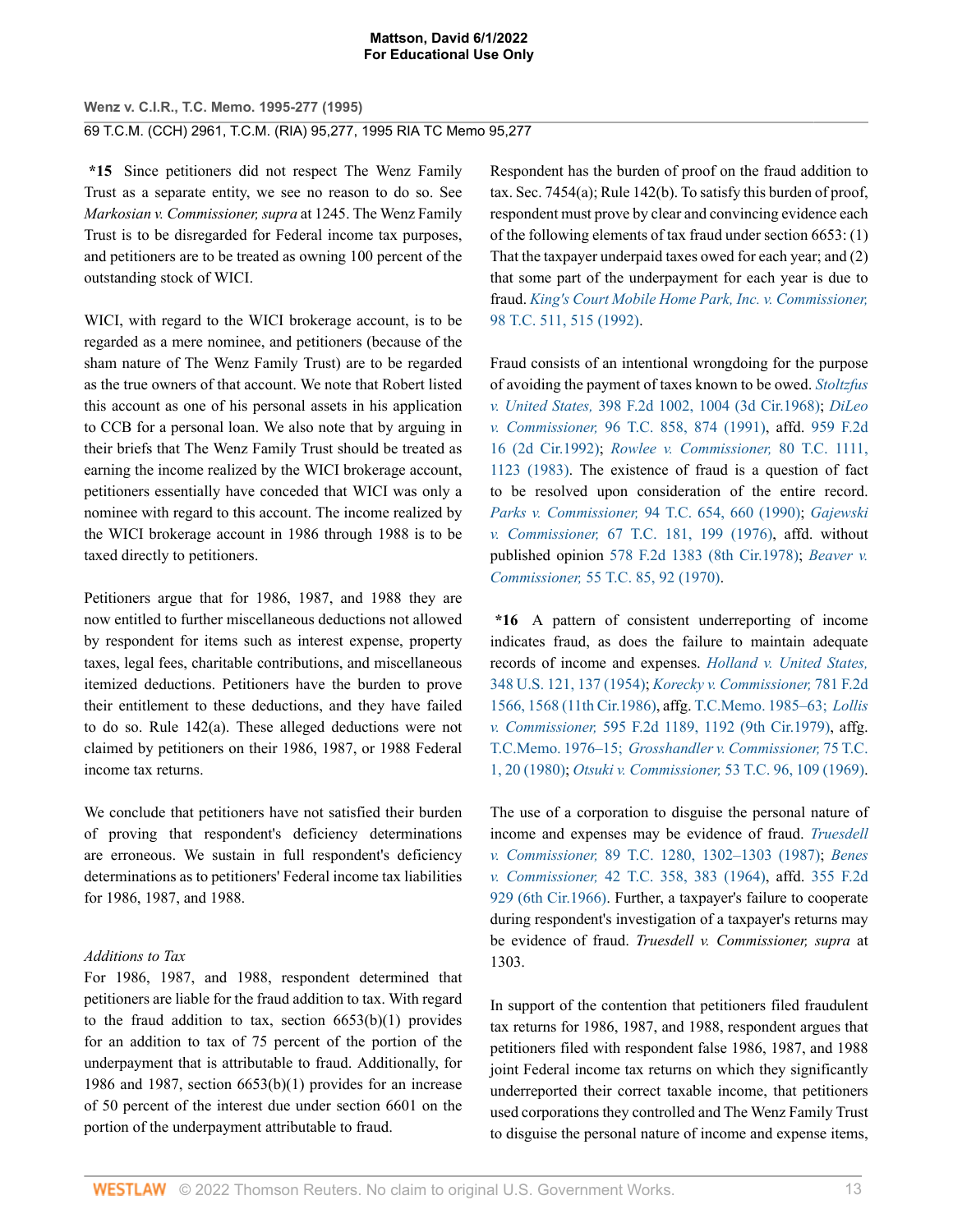### **Wenz v. C.I.R., T.C. Memo. 1995-277 (1995)**

69 T.C.M. (CCH) 2961, T.C.M. (RIA) 95,277, 1995 RIA TC Memo 95,277

that petitioners failed to maintain books and records for their controlled corporations, for The Wenz Family Trust, and for themselves, and that petitioners followed a pattern of consistent underreporting of income. Respondent also argues that petitioners did not cooperate in respondent's audit of petitioners' tax returns.

Petitioners argue that they reasonably believed they did not owe Federal income taxes for the years in dispute because they thought they were entitled for each year to net operating loss, charitable contribution, long-term capital gain, investment tax credit carryover, and other deductions. Petitioners did not report or disclose these alleged carryovers and deductions on their Federal income tax returns for the years in dispute, and petitioners offered no credible evidence or testimony to establish the character or availability of these alleged carryovers and deductions.

During November of 1987, Robert submitted to CCB an altered copy of petitioners' 1986 Federal income tax return that differed materially from the 1986 tax return filed with respondent.

We have concluded that OMR and HSR constituted sham corporations created by petitioners to avoid paying Federal income taxes. Petitioners should have reported on their 1986 and 1988 tax returns the capital gain income realized on the sale of the OMR and HSR Properties. During 1986, 1987, and 1988, petitioners used the checking accounts of OMR, HSR, E.E.I., and Western Investment–Hawaii to pay personal expenses. The receipt of the funds to pay these personal expenses was not reported as income on petitioners' tax returns. Petitioners used these corporations in an attempt to shelter personal income from Federal income tax and to disguise personal expenses.

**\*17** On their 1986 return, petitioners failed to report interest income from various banks, which income Robert reported on the altered 1986 tax return submitted to CCB. Moreover, petitioners agree that they failed to report in 1987 capital gain resulting from sale of the Hawaii Property.

Petitioners have a good education, and they have substantial experience in business activities. In light of the evidence in this case, it is evident that petitioners were aware that they realized taxable income substantially in excess of that reported on their 1986, 1987, and 1988 Federal income tax

returns. We further note that petitioners did not cooperate in the audit of their tax returns.

In holding for respondent on the fraud addition to tax, we emphasize petitioners' underreporting of their income on their 1986, 1987, and 1988 tax returns, petitioners' pattern of underreporting in each year, petitioners' failure to maintain adequate records, petitioners' attempt to disguise the personal nature of many income and expense items, and petitioners' preparation and submission to CCB of an altered 1986 Federal income tax return, on which there was reported significantly higher income than they reported on the 1986 tax return actually filed with respondent.

Respondent has established by clear and convincing evidence that all of the underpayments involved herein were attributable to fraud. We conclude, therefore, that petitioners for 1986, 1987, and 1988 are liable for the section 6653(b)(1) fraud addition to tax and for the increased interest determined by respondent.

For 1986, 1987, and 1988, respondent also determined that petitioners are liable under section 6661 for an addition to tax equal to 25 percent of the respective underpayments of tax. To be liable for the substantial understatement addition to tax under section 6661, the amount of the understatement must exceed the greater of 10 percent of the tax required to be shown on the Federal income tax return or \$5,000. Sec.  $6661(b)(1)(A)$ .

For purposes of section 6661, the amount of the understatement is reduced to the extent that the understatement is attributable to items with respect to which the taxpayer's tax treatment of the items is or was supported by substantial authority. Sec. 6661(b)(2)(B).

We have concluded that petitioners fraudulently failed to report substantial amounts of income on their 1986, 1987, and 1988 Federal income tax returns. Petitioners did not have substantial authority for their failure to report as income the adjustments made by respondent that we have sustained. We sustain respondent's determination that petitioners for 1986, 1987, and 1988 are liable for the section 6661 addition to tax.

*Decision will be entered under Rule 155.*